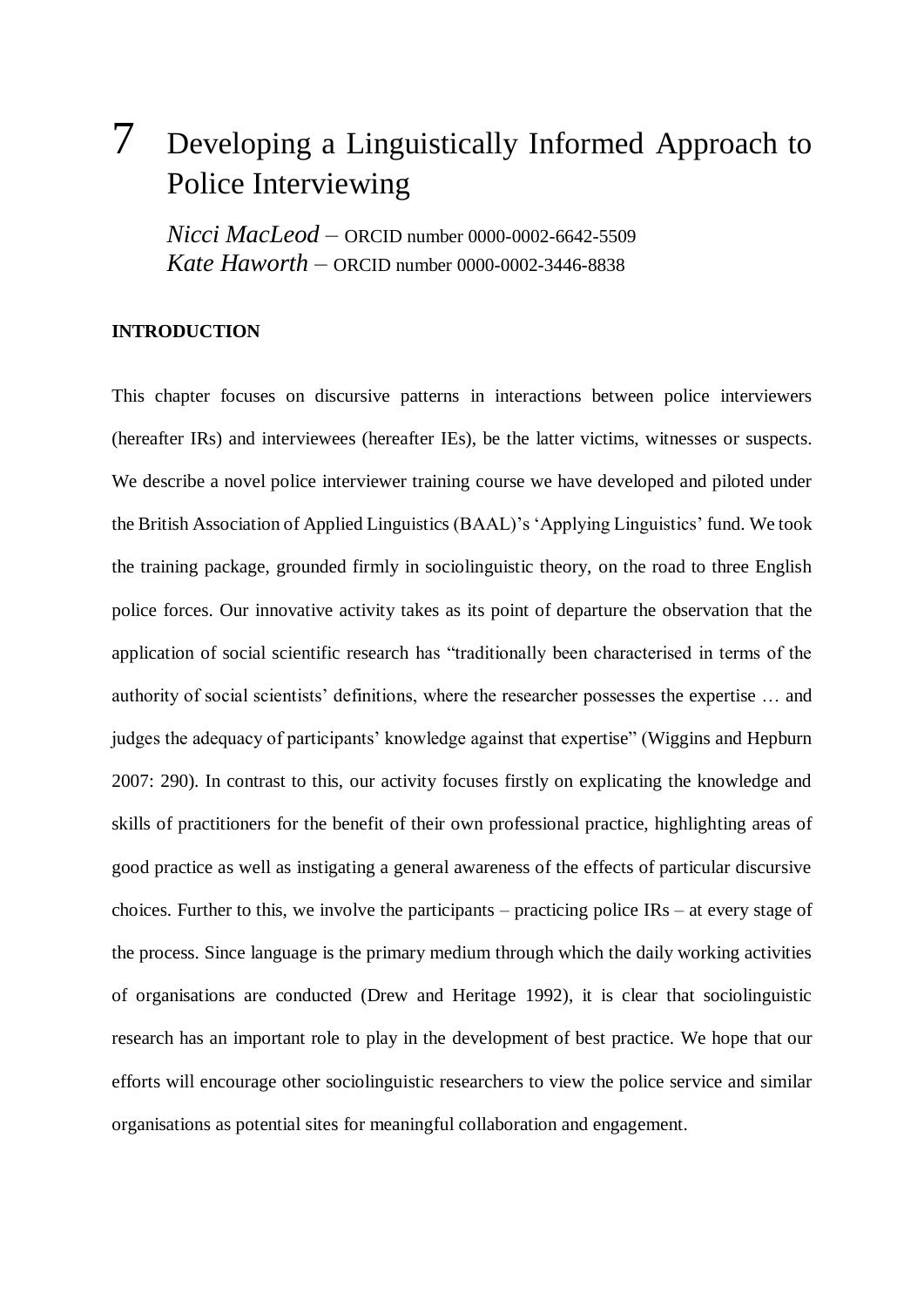If we take *impact* to mean the demonstrable outcomes of the *application* of social research to social problems, it is a fairly straightforward matter to categorise the activity described here as achieving impact. However, it is worth keeping in mind that many definitions of what constitutes a "social problem" are guided by political and governmental objectives (Willig 1999), rather than genuine concern for human wellbeing. In our original research projects on which this activity is based (Haworth 2009; MacLeod 2010) we were both firmly guided by a commitment to instigating the raising of awareness of sociolinguistic issues among legal and police practitioners, and, in turn, positive change in professional practices. The production of meaningful outcomes for police IRs, in turn leading to improved conditions for individuals who encounter the police, has thus been high on the agenda from the outset. Through engaging with police officers and allowing the research to be guided and adapted according to their professional requirements, our activity represents, we hope, the best method for attempts at securing human wellbeing.

It should be noted that the relationship between critical analysis and progressive practice is fraught with difficulties. As highlighted by Willig (1999), even scientific observations cannot be detached and uninvolved, and having originally taken a distinctively Critical Discourse Analytical approach to the research, it was necessary for us to adapt this approach in order to engage in a meaningful two-way process with practitioners. Thus, the approach we take here is in line with Roberts (2003), who argues that applied linguists can and should intervene, but that "we need to do it collaboratively and reflexively working with other professionals from the initial design stage through to mutual critique and evaluation" (Roberts 2003: 147).

In this chapter we discuss the relevance of various theories of language and communication to the police interview context, but more importantly the application and impact of this knowledge within the context of collaboratively designed IR training materials. We collected feedback from all our participants, and this forms an integral part of the activities.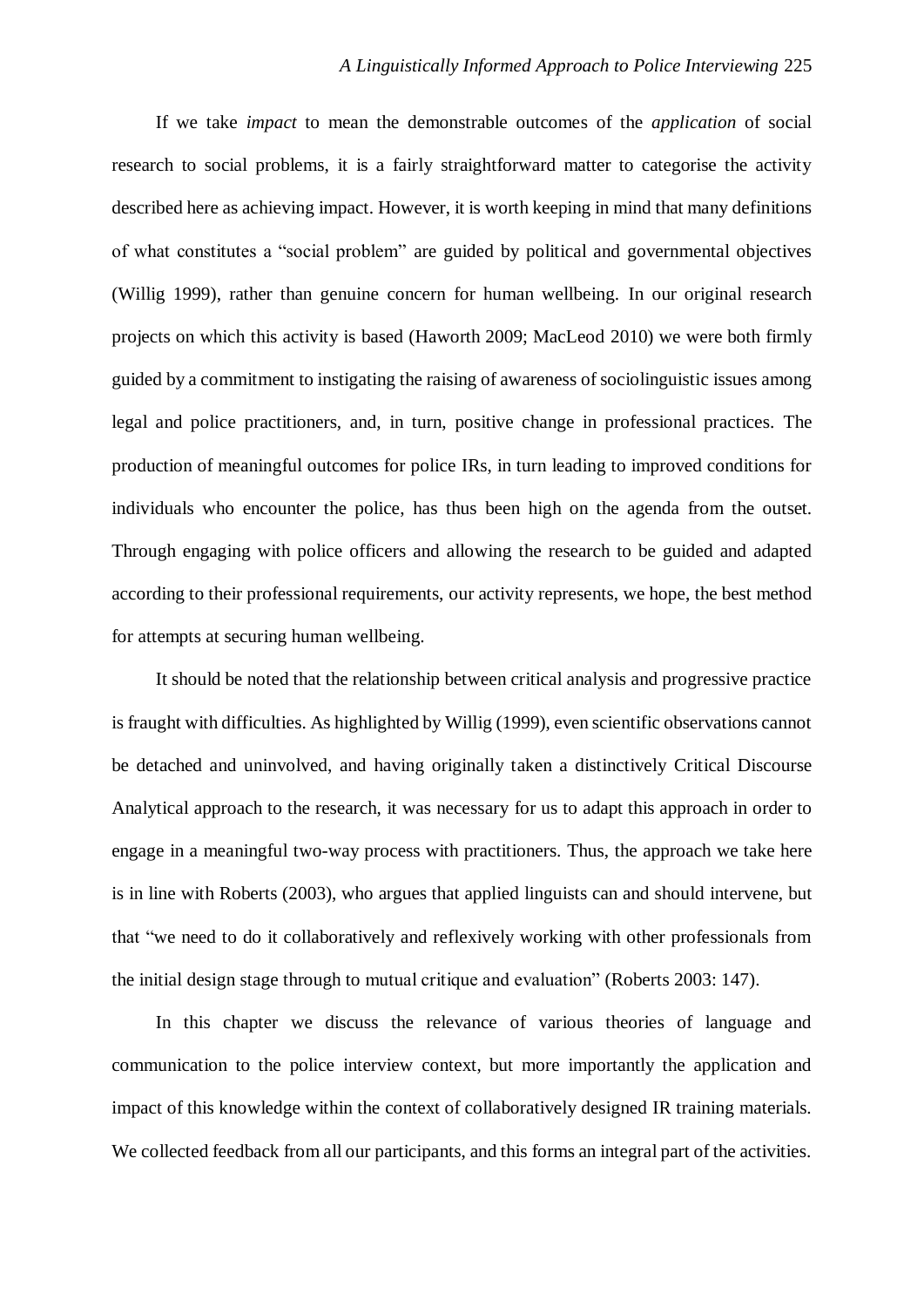#### **IDENTIFYING THE PROBLEM, AND THE ROLE OF SOCIOLINGUISTICS**

In England and Wales it has been claimed that the Police and Criminal Evidence Act (PACE) 1984, and the associated implementation of the  $PEACE<sup>1</sup>$  interviewing model, led to a significant decrease in the number of miscarriages of justice occurring as a result of poorly conducted suspect interviews. However, it is further claimed that PACE had little impact on the interviewing of victims and witnesses, which remained flawed on the grounds that many officers assumed that the interviewing of a co-operative and competent adult witness required little specialist skill (Savage and Milne 2007). The interviewing of suspects is now guided by the Conversation Management model (Shepherd and Griffiths 2013), while the interviewing of significant witnesses is guided by the Enhanced Cognitive Interview (ECI) model (Milne and Bull 1999; Milne 2004). These approaches to investigative interviewing differ vastly from the Reid technique, favoured in the US and a number of other countries, which is characterised by the encouragement of coercive interrogation, and lacks the evidence base from which the methods discussed here have been developed. However, some of the techniques recommended within the UK models do have some equivalence with what is termed the "information" gathering" phase of the Reid interview.

While all attempts at improving the process are to be welcomed, there is a notable absence of linguistic research drawn on in the current training programmes. Furthermore, it has been pointed out that there exists a general lack of consistency amongst academics and practitioners about relevant categories for analysing police interview discourse (see for example Oxburgh et al. 2010). Current training programmes have neglected to address some of the issues surrounding the conflict that arises when IRs attempt to engage in the recommended 'personalised' interaction, which must simultaneously fulfil its institutional role of gathering potential criminal evidence. Furthermore, there has been little acknowledgement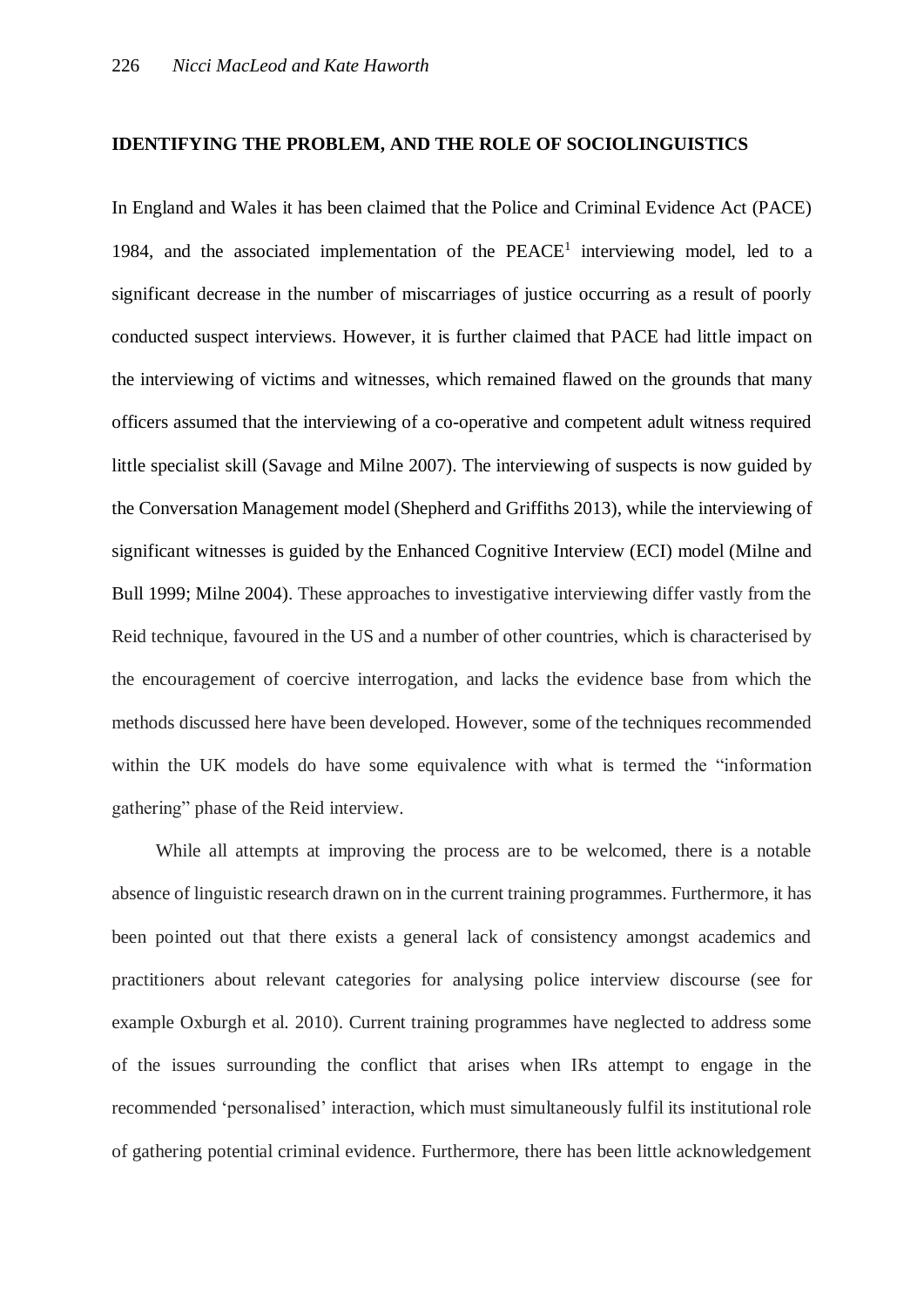that IRs accomplish a far more diverse set of tasks in the interview room than simply 'questioning.' The approaches informing the current training programmes might also be criticised on the grounds of their assumption of a subjective/objective distinction. The emphasis on adopting strategies which minimize the introduction of 'biased' information implies that the task of isolating one version of events as neutral and objective can be carried out relatively easily. This is not a perspective that is shared by the majority of researchers working within a discourse analytic paradigm (see Auburn et al. 1999).

It could be argued that our activity risks further empowering the dominant group in a context which has been widely noted to have significant potential for disempowering IEs. Why are we not reaching out to IEs and empowering *them* to develop awareness and resistance strategies for dealing with potentially coercive questioning? The answer is that a comparable, accessible group of witnesses, victims or suspects is simply not available, and the process of assembling such a group – for example through police contact – is fraught with ethical and practical difficulties. At any rate, as maintained by Wodak (1996), there are a number of domains in which changes to discursive practices have the potential to advance the interests of the powerless. Thus, we take up the credible counter-argument that the most effective way of assisting vulnerable IEs is to ensure that interviews are conducted in the most informed manner, and that their voices are heard. Working with practitioners is the most effective method of ensuring that the insights arising from the sociolinguistic research – issues of power, dominance, negotiation and so on – are put to meaningful use in improving the police interview process. This is in line with the position set out by Wiggins and Hepburn (2007) and elsewhere that discursive intervention can be used to provide practitioners with a more analytically informed set of resources, using real-life examples to highlight features of good practice as well as the complexities of how IRs' goals are achieved. Of course, as Willig points out, the effectiveness of this kind of engagement depends upon the willingness of the relevant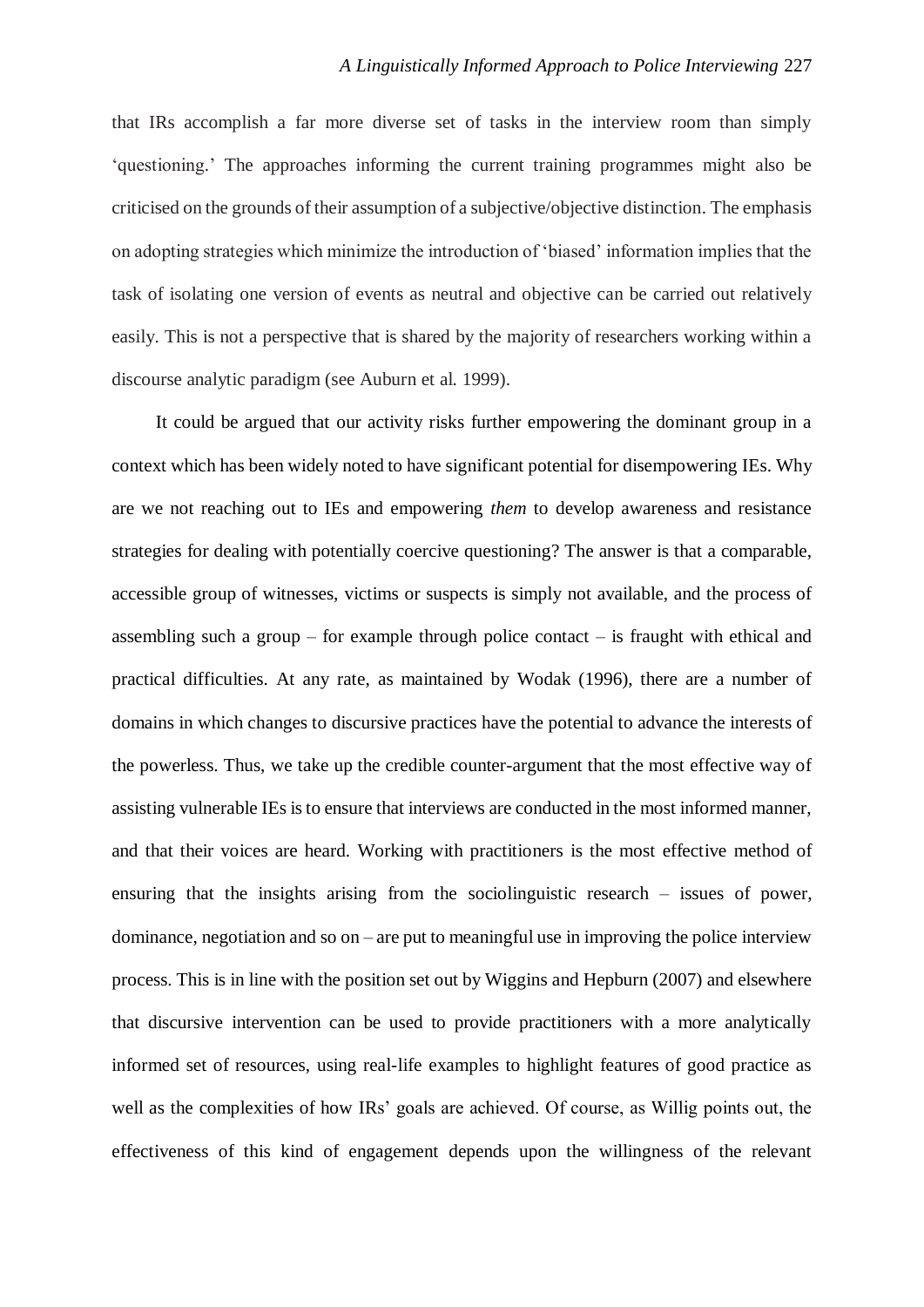professionals to co-operate: "reform … must be acceptable to those whose power is grounded in the status quo" (1999: 17).

It has been noted in the past that discourse analysts have generally been reluctant to move beyond critical commentary to active engagement with social and institutional practices, owing in part to an "acute awareness of the dangers associated with a clear commitment to particular policies and practices" (Willig 1999: 1). Few discourse analysts have addressed the issue of application, and even fewer have tackled the formulation of concrete proposals for social interventions (but see e.g. Roberts 2003). The approach we originally took was committed to exposing the ideologically laden nature of discourse and its role in maintaining unequal power relations – that is to say, a critical approach. But we wondered: how could we go about reconciling this agenda with our aspiration to instigate positive change in institutional practices? It was clear that remaining 'critical' while maintaining close engagement with practitioners was a significant challenge. In this chapter we discuss how we overcame these challenges, and we encourage other researchers to consider tackling these obstacles as well.

Like many types of institutional talk, police interview discourse can be characterised as goal-oriented, with restrictions on the turn-taking patterns and allowable contributions of participants; and as being structured and asymmetrical (Drew and Heritage 1992). Police interview interaction has attracted the attention of discourse analysts primarily interested in the effects on discursive patterns of this obviously asymmetrical distribution of power and the goaloriented nature of institutional talk. Research has also focussed on ways in which such relationships and purposes are managed, negotiated and resisted at the local level (see e.g. Haworth 2006; Newbury and Johnson 2006). In interviews with both suspects and witnesses, it is generally the IR who controls the interaction, possessing as they do the authority, invested in them by the institution they represent, to constrain IEs' type and length of turn, and to control the topics discussed. Recently in England and Wales, however, there has been a move towards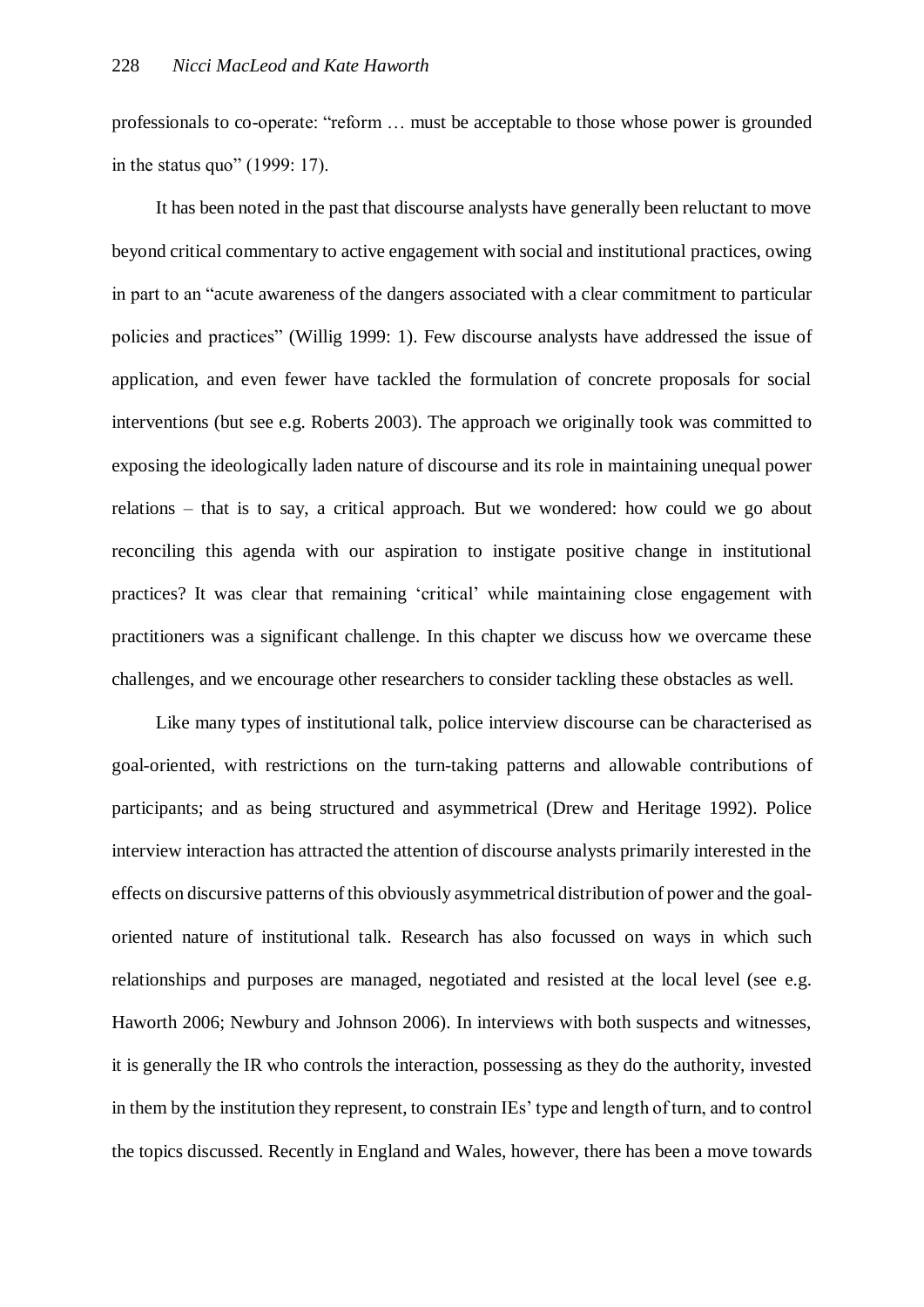a more IE-led style of interviewing, in which IRs are encouraged to "transfer control" (Milne and Bull 1999), ask fewer questions and allow IEs more space to give their account of events. The police interview is thus a site of tension between the traditional institutional goals of such an interaction, and the more recent recommendations for personalisation. A further clash arises from the mismatch of agendas between participants – in carrying out familiar day-to-day work, professional IRs display awareness and orientation to institutional practices and priorities, while IEs do not generally possess such awareness, and bring conflicting sets of expectations to the interaction (see Stokoe and Edwards 2008; Haworth 2013).

Previous linguistic research in the area of police interviews has commented on the discursive effects of the interaction's dual role and context, and explored numerous aspects of IRs' talk as they pursue their institutional goal of fixing the 'facts' of the case 'on the record' for the benefit of the future 'overhearing' audience (i.e. the Court) (e.g. Heydon 2005; Johnson 2008; Stokoe and Edwards 2008; Haworth 2013). There has also been interest in the processes by which a 'police preferred' version of events is produced as an alternative to the suspect's version, with the observation that this broadly corresponds to fitting reported events into the legal framework of an offence (e.g. Auburn et al. 1999; Heydon 2003; Benneworth 2010; Haworth 2010).

#### **OVERVIEW OF THE RESEARCH**

The original research on which the current activity is based relied upon England and Wales police archive interview data – video recordings of interviews with women reporting rape (MacLeod 2010), and audio recordings of interviews with suspects (Haworth 2009), recorded as a routine part of police investigations (cf. Dickinson, this volume; Innes, this volume, on the use of audio-visual recording methods). We felt that the investigative interview was a site that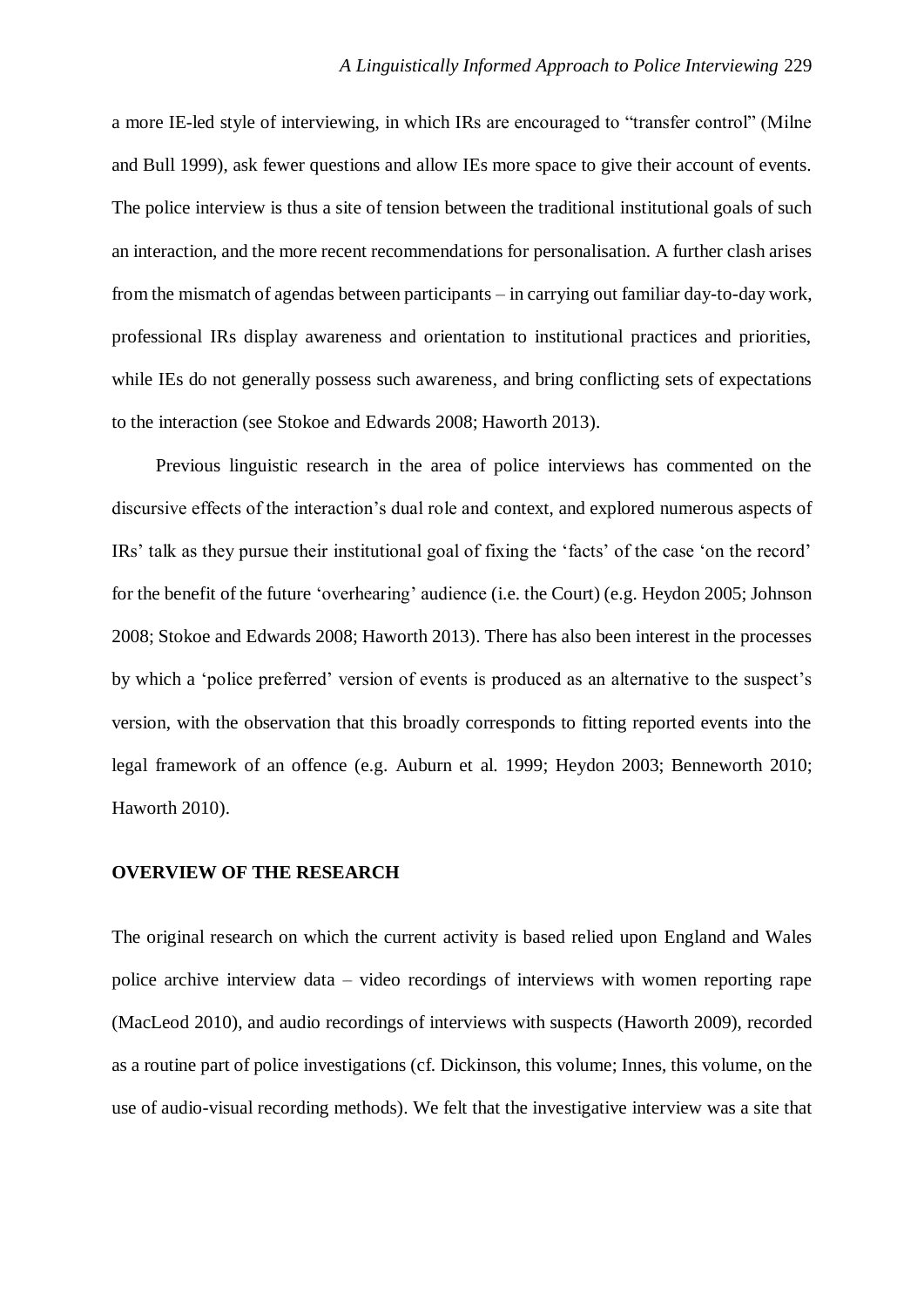had the potential to yield rich insights into the relevant professional practices, and provided a strong springboard for effective attempts at influencing these practices.

MacLeod's (2010) study investigated the discursive patterns of interactions between police IRs and women reporting rape in significant witness interviews. Data in the form of video-recorded interviews were obtained from an English police force for the purposes of the study. The data were analysed using a multi-method approach, in line with Heydon (2005), incorporating tools from a number of approaches to discourse to reveal patterns of interactional control, negotiation, and interpretation. The study adopted a critical approach, which is to say that as well as describing discursive patterns, it explained them in light of the discourse processes involved in the production and consumption of police interview talk, and commented on the relationship between these discourse processes and the social context in which they occur. A central focus of the study was how IRs draw on specific interactional resources to shape IEs' accounts in particular ways, and this was discussed in relation to the institutional role of the significant witness interview.

The research established that IRs have access to an array of linguistic resources, which they potentially draw on in order to (re)construct the events that are reported, and to exert their influence over the final account. Far from fully and accurately representing the IEs' stated position, 'final versions' often report only on those elements of the account deemed significant by the police. Since what is treated as significant in the treatment of rape cases has repeatedly been shown to rely heavily on unsupported cultural assumptions about rape and its causes (Moore 2009; Antaki, Richardson, Stokoe and Willott, 2015), these practices have serious implications for both the quality of the evidence and for victim care. The findings of the study indicated that there are a number of issues to be addressed in terms of the training currently offered to officers at Level 2 of the Professionalising Investigation Programme (PIP) (NPIA 2009) who intend to conduct significant witness interviews. Furthermore, a need was identified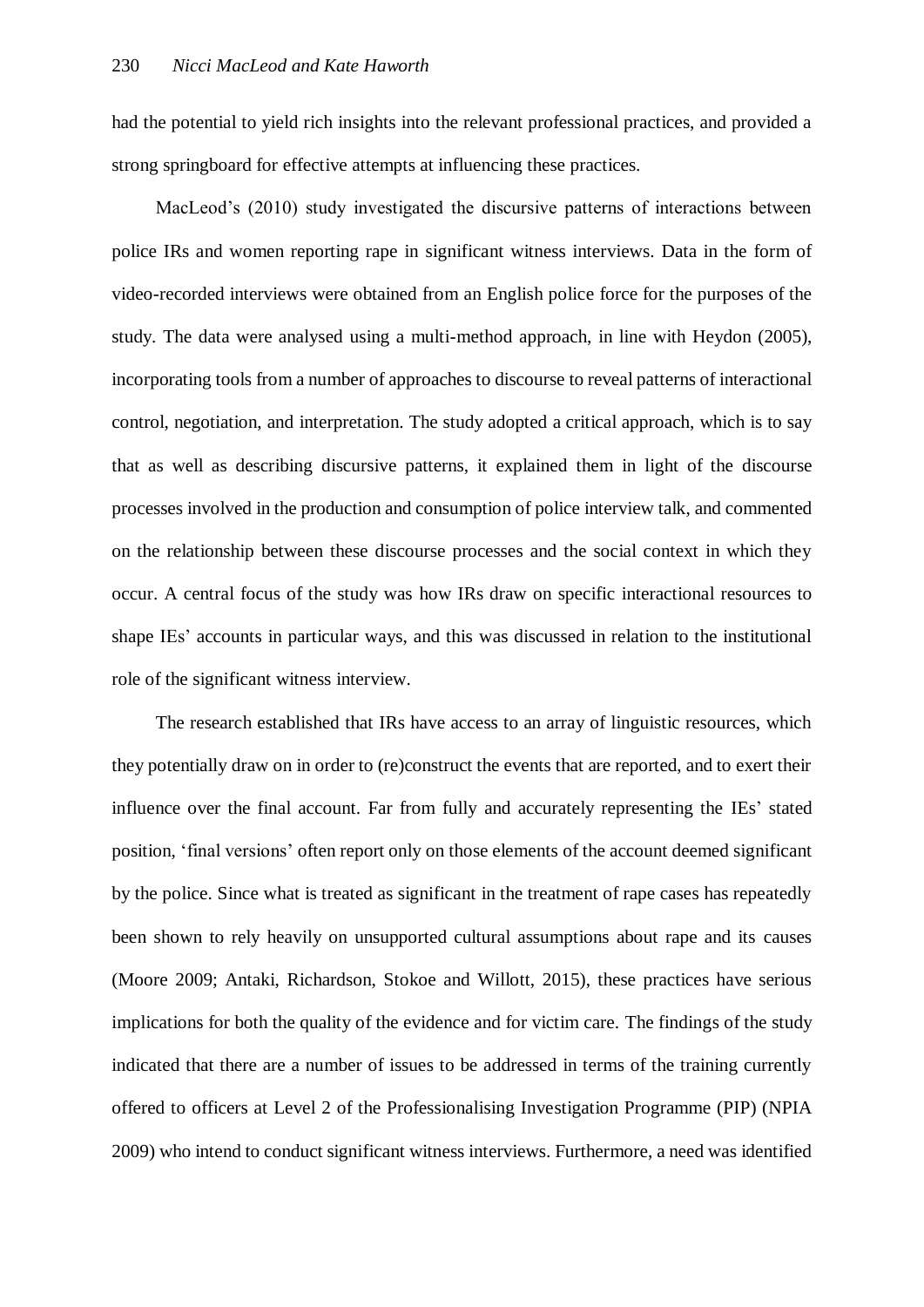to bring the linguistic and discursive processes of negotiation and transformation identified by the study to the attention of the justice system as a whole.

The training materials are also based on Haworth's (2009) study (see also Haworth 2010, 2013), in which she analysed the current role of police-suspect interview discourse in the England and Wales criminal justice system, with a focus on its use as evidence. A central premise is that the interview should be viewed not as an isolated and self-contained discursive event, but as one link in a chain of events which together constitute the criminal justice process. The research examined two aspects: firstly, the format changes undergone by interview data after the interview has taken place, and secondly, how the other links in the chain – both before and after the interview – affect the interview-room interaction itself. It thus examined the police interview as a multi-format, multi-purpose and multi-audience mode of discourse. An interdisciplinary and multi-method discourse-analytic approach was taken to a corpus of police-suspect interviews. The analysis revealed several causes for concern, both in aspects of the interaction in the interview room and in the subsequent treatment of interview material as evidence. Overall, the study demonstrated the need for increased awareness within the criminal justice system of the many linguistic factors affecting interview evidence.

While we acknowledge that the many and varied approaches taken to the data within these two different studies represent differing philosophical frameworks, our concern here is what each of them can offer to practitioners seeking to evaluate their own professional performance. We therefore present the concepts and categories to the end user much like an analytical toolkit.

#### **A SAMPLE ANALYSIS: FOOTING AND AUDIENCE DESIGN**

By way of example, we present here a snapshot of the types of analyses undertaken in these studies which provided important insight into the strategies adopted by interviewing officers in order to achieve the intended goals of the investigative interview.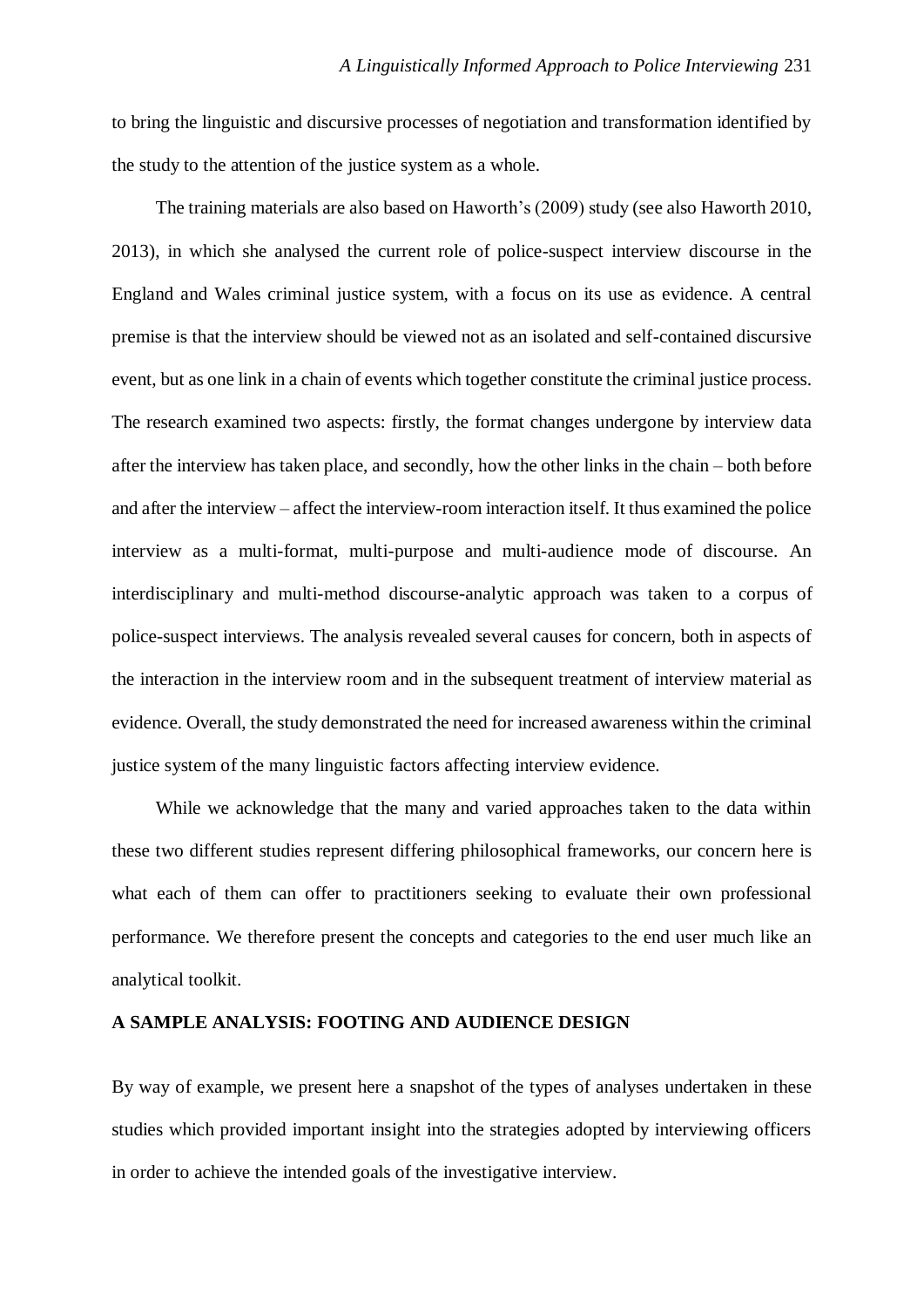The concepts of audience design (Bell 1981) and footing (Goffman 1981) relate to participants' alignment to a message, and orientation to particular roles, either as receivers or producers of talk. As producers, participants can present themselves as the Principal, or the person responsible for the content of the utterance; as the Author, or the creator of the utterance, 'the agent who scripts the lines' (Goffman 1981: 226); or as the Animator, or the physical producer of the utterance. MacLeod (2010) noted that an examination of the roles occupied by participants in the police interview provided a sound basis for identifying the phases of the interview, but that more importantly it had implications for ensuring the interaction is both IEled and adequately personalised, as per ECI guidance.

The effect of the intended *recipient* of talk has been a concern of sociolinguists for some time, and Bell's (1984) model, accounting for various categories of audience, remains influential. Haworth (2013) demonstrates that the police interview is a poor fit for the model, and that the IR and IE often orientate to different audiences, with potentially serious consequences. Extract 1 demonstrates the significance of these models for police interview discourse.

# **Extract 1**

|    |               |     | IR: $[°right°]$ (.) and where do you live Angela? =                 |
|----|---------------|-----|---------------------------------------------------------------------|
|    |               | IE: | =eleven Clearmount Road.                                            |
|    | $\rightarrow$ |     | IR: okay $\bullet$ hh (2.5) so this intervie:w is commenced at      |
|    |               |     | ten thirty four                                                     |
| 5  |               |     | IE: .shih                                                           |
|    |               |     | $\rightarrow$ IR: (3) last night about (.) seven o'clock (.7) e: rm |
|    |               |     | which'll've been the: (.7) eighteenth of May (.) two                |
|    |               |     | thousand and seven >you were at your home address<                  |
|    |               |     | weren't you.=                                                       |
| 10 |               | IE: | $=$ veah.                                                           |
|    |               | IR: | and what happe: ned? after that did you go out that                 |
|    |               |     | night?                                                              |
|    |               |     | yeah $(.)$ I was getting ready $(.)$ and I went to my               |
|    |               |     | friend's house at Field Park (.) and then we went to                |
| 15 |               |     | the town. .shih                                                     |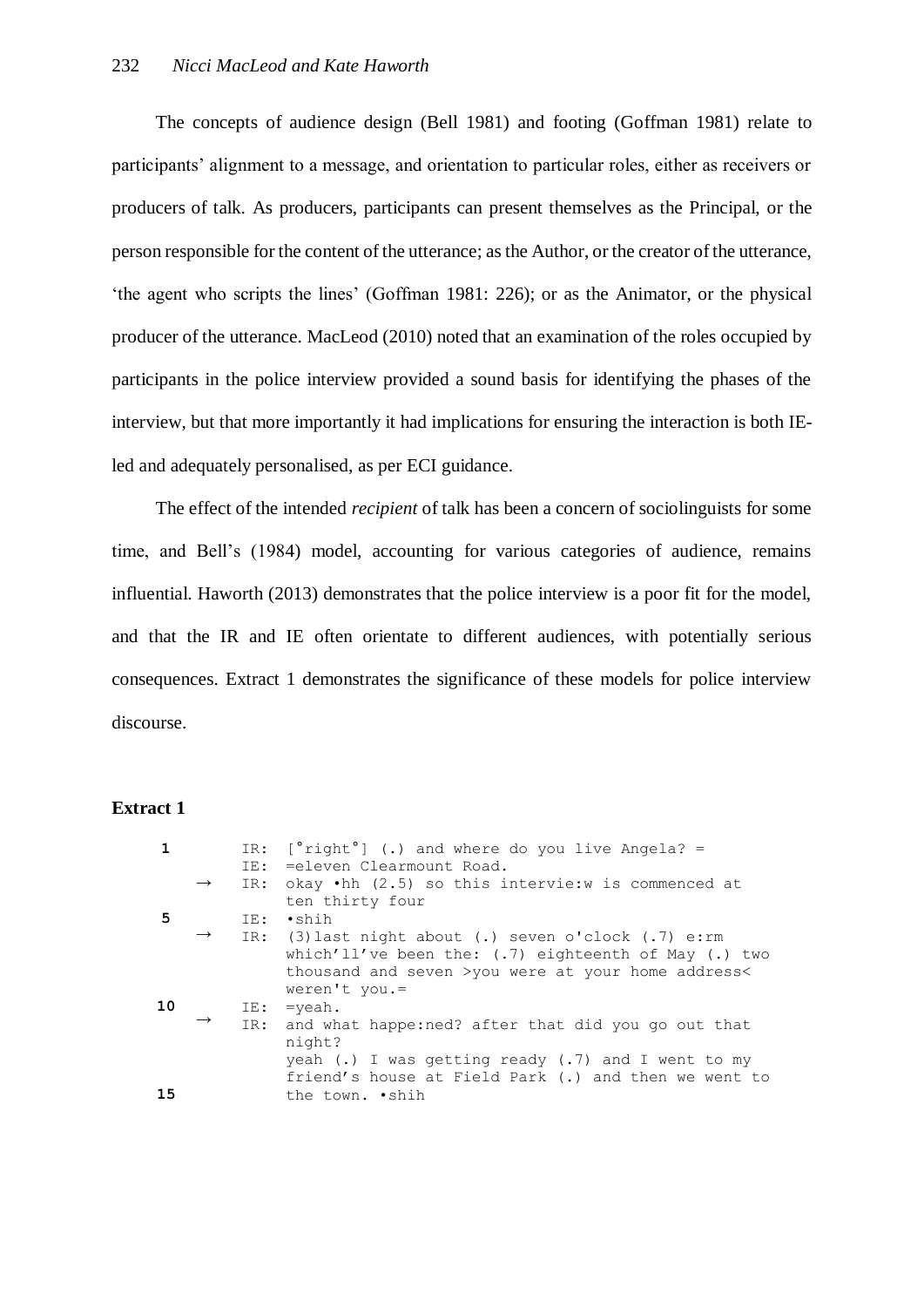The extract begins as the IR is eliciting a list of personal details from the IE. This in itself reveals the IR's orientation to the institutional context – it seems safe to assume that she is not recording these details for her own purposes, but rather due to institutional requirements. On line 3 the IR uses a metalinguistic comment to begin the 'interview proper,' a clear indication that what has gone before is not considered to belong in this category. The passive construction – use of the word "commenced" – and the specificity of the time reference are all typical of "policespeak" (see e.g. Fox 1993), indicating that the IR is merely animating a message authored by the police institution. On lines 6-7 the IR appears to shift her audience orientation part way through the utterance, repairing "last night" – adequate only for those positioned within the same temporal frame – to "the eighteenth of May  $(.)$  two thousand and seven" – demonstrating an orientation to an absent addressee. The IR misrepresents her knowledge state with the questions on lines 8-9 and 12-13 – it seems safe to assume that she is already aware that the evening began at the IE's home address, and that she then went out. Rather than seeking unknown information, these questions are designed to elicit confirmation on the record from the IE (see Stokoe and Edwards 2008 for more on "silly questions" in police interviews). There are obvious reasons for these discursive strategies when one considers the institutional role of the interview, and these reasons are familiar to practitioners, as evidenced by trainees' responses to our examples (see below). However, we encourage our trainees to question the extent to which the purpose of such utterances is made clear to IEs, and to consider the potential effects of these discursive peculiarities on IEs' experiences of the investigative interview.

#### **WHAT WE ACHIEVED**

From the findings of the projects described above, we designed a one-day training course with the aim of explicating a wide range of discursive practices relevant to the police interview context. The process of transforming our research findings into useful training materials was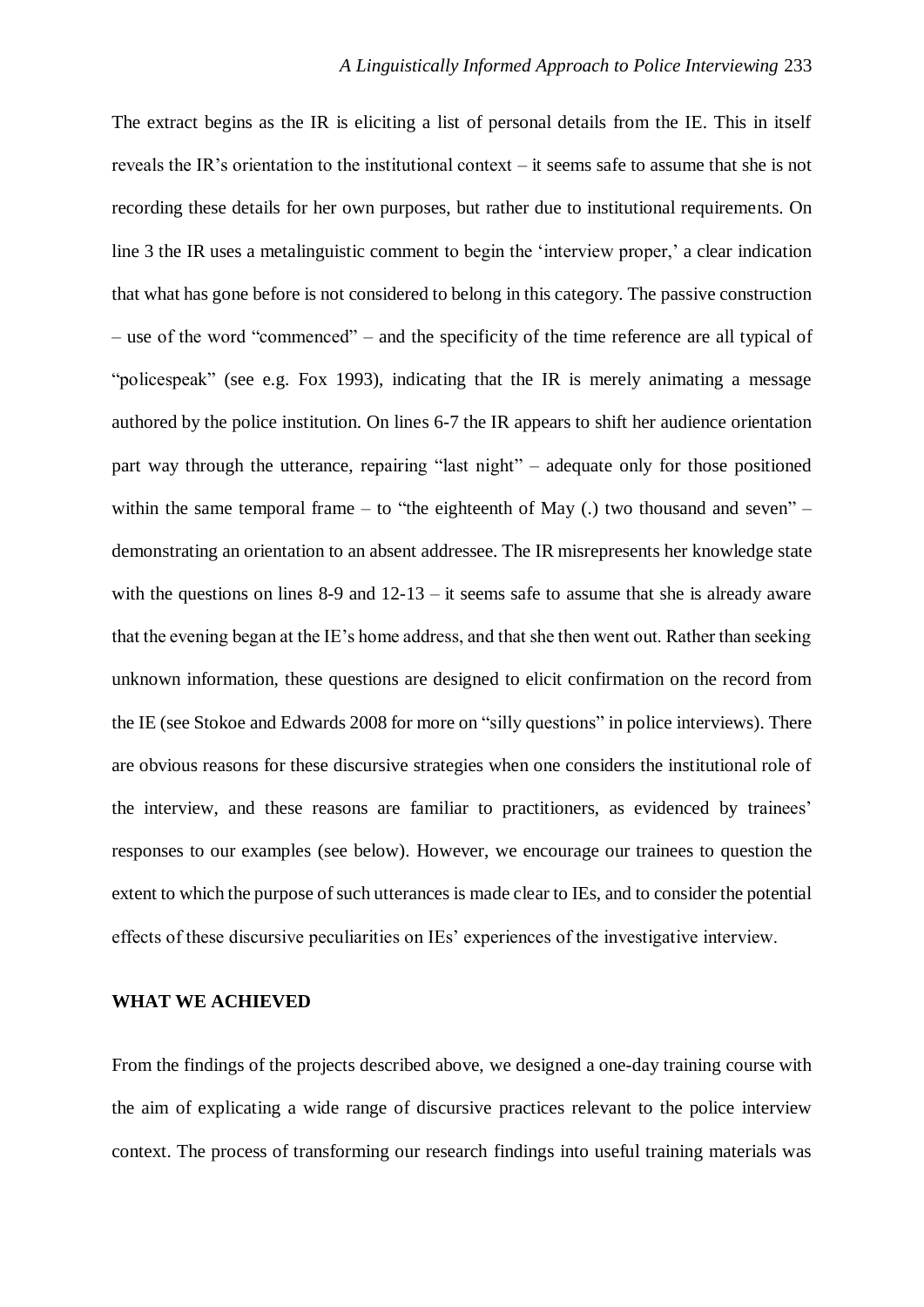rather a daunting one, and required us firstly to identify the key theoretical concepts that offered demonstrable insight into interview interaction. These included audience design and footing as discussed above. We then identified extracts from our own police interview data that exemplified these concepts. Our focus was on encouraging IRs to reflect on their own linguistic behaviour in the interview room – we did **not** intend to deliver a 'how to' guide for best practice interviewing. We began the day with a brief overview of the discipline of Forensic Linguistics, where we explained our areas of interest and the kinds of input forensic linguists have had into the investigative process. We find this provides a good grounding for our subsequent discussion of how linguists' input can be put to meaningful use in the interview room. As well as the broad area of police interviewing, linguists have assisted the police with a wide array of tasks, including training online undercover investigators and offering expertise in cases of disputed authorship of forensic texts. These types of input might prove fruitful avenues to pursue for linguistic researchers seeking to engage with the police in achieving impact.

This session was followed by input on suspect interviewing delivered by Dr Haworth. This session introduced the basics of a number of concepts that have emerged from various approaches to discourse and have provided useful insight into police interview interactions, including turn-taking, speech act theory, and audience design. Crucially, each theory and analytical concept was illustrated with reference to real police-suspect interview data, including audio recordings. Dr MacLeod provided the next session of input, which introduced concepts including footing and formulations – again illustrated with real examples, this time from significant witness interviews. We delivered content through a number of methods – lecturestyle sessions were supplemented with group discussions and hands-on practical data analysis tasks. Attendees were encouraged to participate at will, either with questions, comments or examples from their own professional practice. The final session of the day was devoted to gathering feedback from the course attendees on our training. They were asked to provide this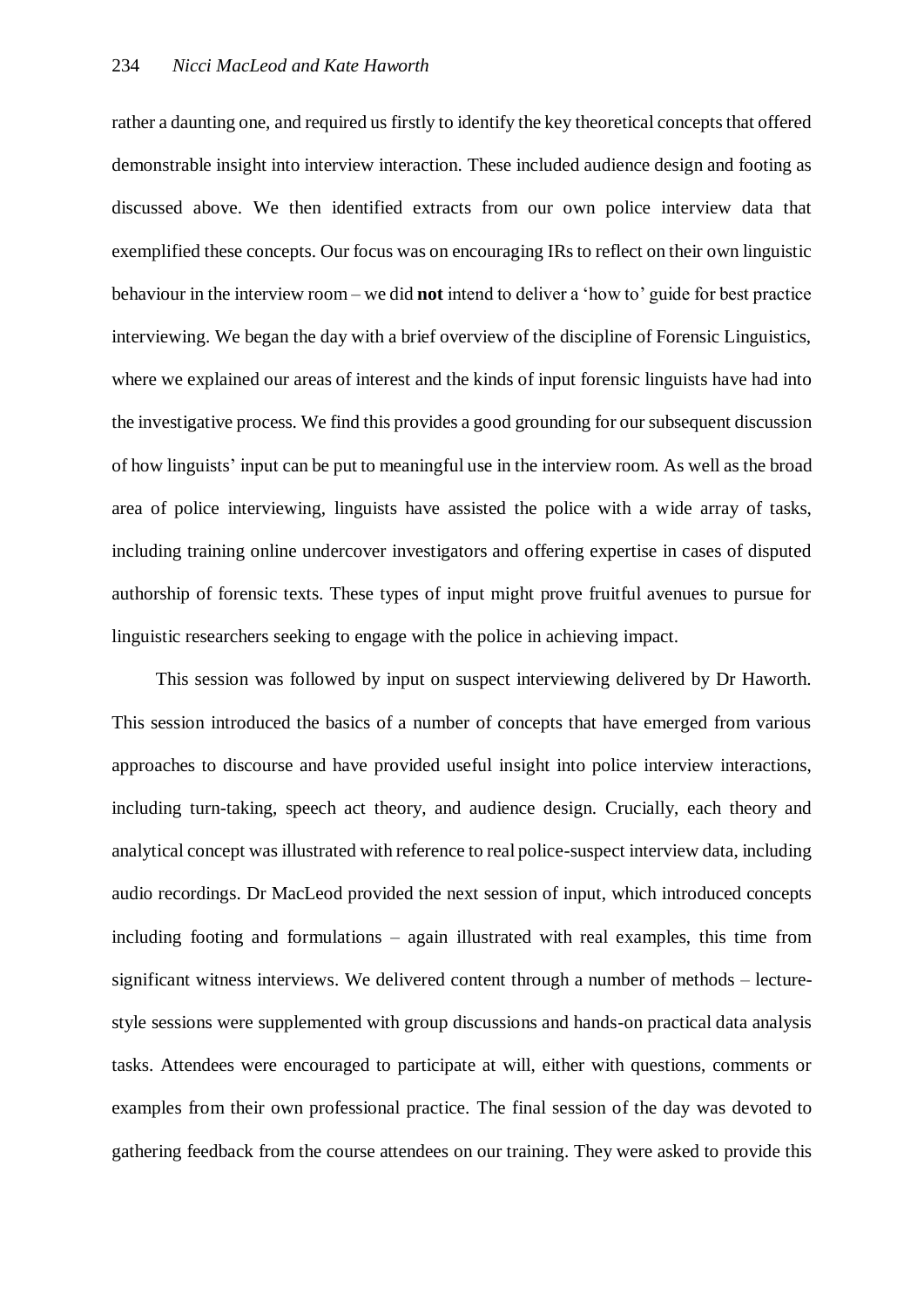through two methods: an individual written feedback form; and a one hour focus group (in quoted feedback below we refer to these as FF and FG respectively).

Most importantly, the input from attendees on the first course guided our design of the second course, and the feedback provided in response to the second course guided our design of the third. Feedback collected at the third course will be pivotal to the design of the next research project, and perhaps more crucially to the development and adaptation of the training to ensure that it is as relevant and useful as possible to practitioners. It is in this way that we can ensure the continuing active involvement of our participants.

At the time of writing, we have completed this activity with three English police forces – South Yorkshire, Sussex, and Greater Manchester – with a total of fifty-two participants. These course attendees were mainly Detective Constable or Detective Sergeant in rank, performing a wide range of roles including on the Adult Protection Team, the Public Protection Unit, the Serious Organised Crime Unit, the Major Investigations Team, and a number of Investigative Trainers. Participants' experience of investigative interviewing ranged from two to thirteen years. All participants were trained to at least PIP Level 2 (core functions) (formerly known as Tier 2), meaning they were qualified to interview victims/witnesses and/or suspects "in relation to serious and complex investigations." Many were trained to PIP Level 2 (specialist roles) (formerly known as Tier 3), meaning they were qualified to conduct "specialist interviews" with victims/witnesses and/or suspects (ACPO 2009: 8). At one force, the one-day input was incorporated into a three-week Advanced Interviewing course, while at the others it served as a standalone session for Advanced suspect and witness IRs, who selfselected to attend.

# **IMPACT ACHIEVED DURING THE PROCESS**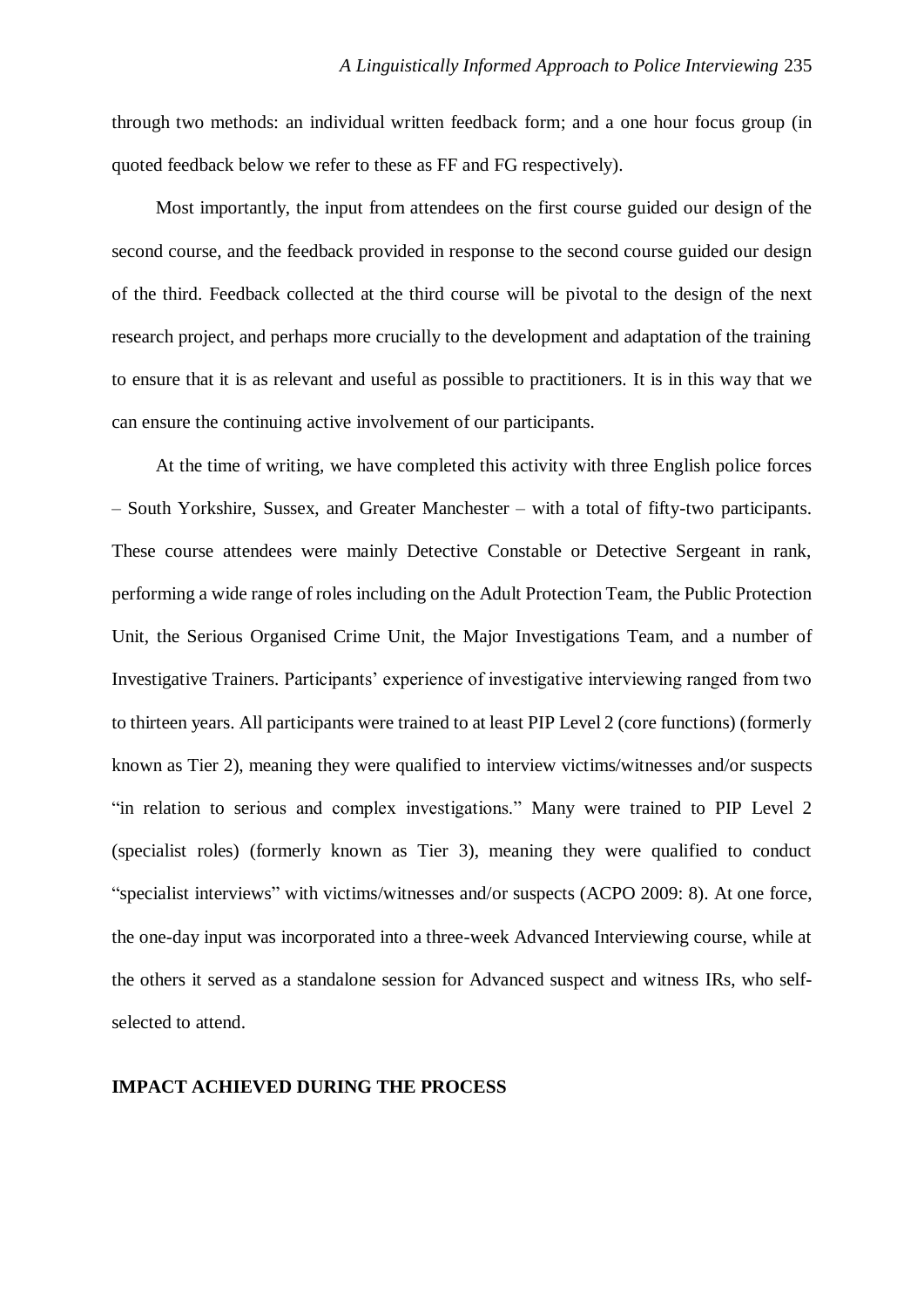Firstly, we wish to emphasise that all feedback has been anonymised and we obtained consent from participants to use their contributions in published work. Please note that we have transcribed the focus groups in such a manner as to make the *content* as clear as possible for readers. They are therefore not transcribed to the same CA standards as the police interview extracts described above. Meanwhile written feedback has been transcribed exactly as it appeared on the handwritten forms.

Overall, the input from participants painted a picture suggesting that sociolinguistic research had a number of important contributions to make to interview training models. While a small number of participants commented that they perceived some overlap between what we presented and previous standard training delivered by psychologists, many more indicated that the input had enabled a fresh and novel insight into their own interviewing practices, and had alerted them to new areas that might warrant their attention in future. For example:

It has provided a different perspective, provided new concepts, and an improved understanding … It was also an excellent mix of academic and practitioner based knowledge and experience. [Course Attendee, Force 2, FF]

More than anything, it is nice to know what a linguist makes of it, rather than training written by police officers. [Course Attendee, Force 3, FF]

These responses bode well for sociolinguistic researchers who are considering engaging with the police service or similar – there is clear potential for achieving impact in this area.

One clear theme that emerged from the feedback was that we had succeeded in pitching our input as being more concerned with explicating the processes at work than with making recommendations for best practice:

I think it's an awareness and an understanding that you need to know earlier in your career that this could have an influence on what you're doing. I don't think you need to know in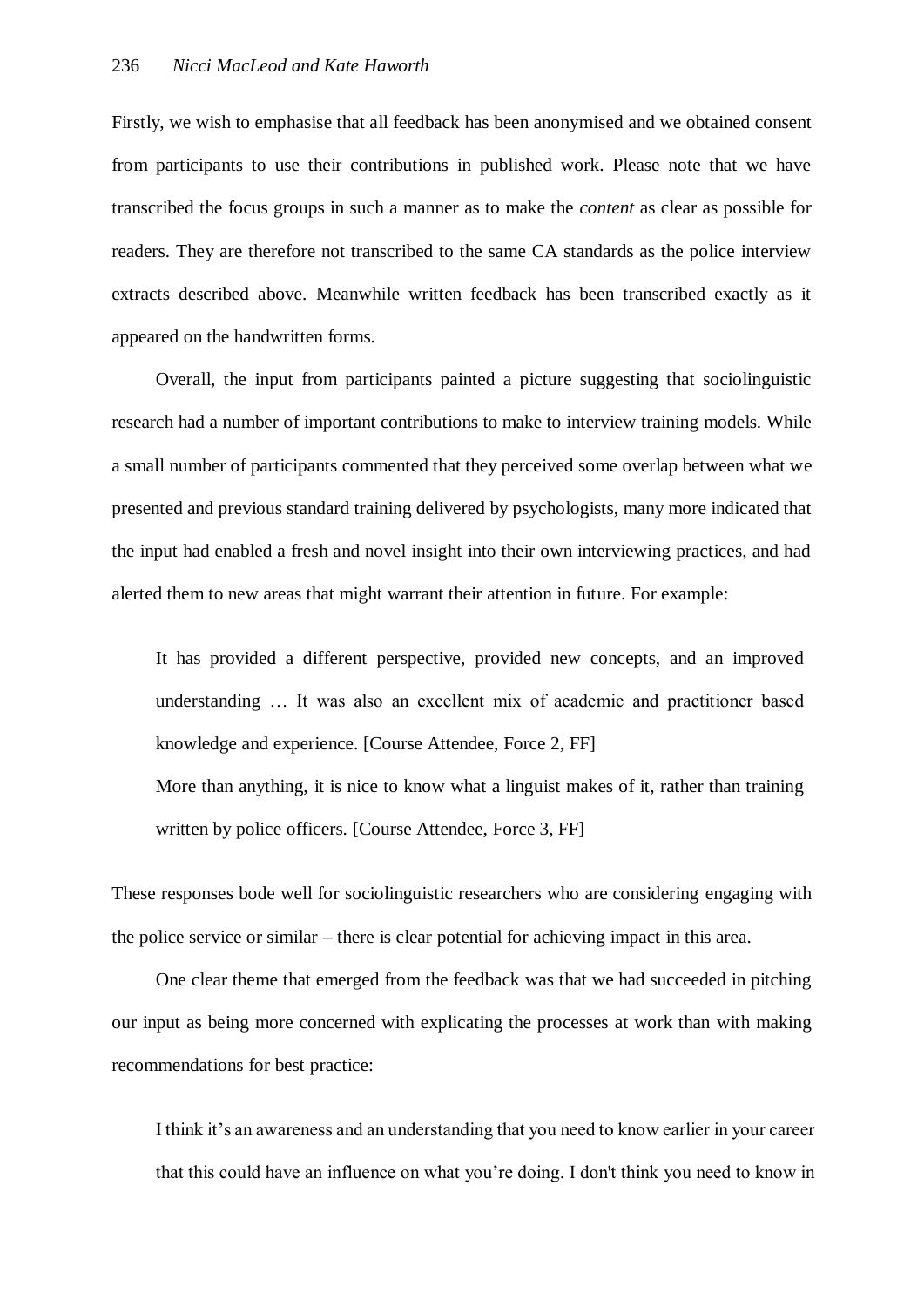great detail but you need to have an awareness of it is what I'm trying to say. [Course attendee, Force 1, FG]

While this was wholly in line with our intentions, a number of participants indicated that in fact what they sought was indeed recommendations for good interviewing practice. Asked for their suggestions, many responses reflected a concern for more concrete guidance:

More ... good and bad practice comparisons. [DC, CID, Force 1, FF]

Outlining different styles of interviewing and what potentially has gone wrong and what was particularly good. [DC, SOCU, Force 2, FF]

It is important to note that we do not intend to translate this feedback into a course geared towards offering interviewing guidance, as this is simply not in line with how we position ourselves as linguistic researchers in the field. Rather, the aim is to continue developing the materials with these participants' concerns in mind. We will endeavour to continually challenge attendees to consider the effects of alternative choices.

In terms of the methods of delivery, there was near-consensus at the first force in requesting more practical examples at the expense of some of the more theoretical input (cf. Innes, this volume, on preferences among judges for practical examples):

Much as I found the theory interesting I think a half day front loaded approach is not long enough to fully grasp ideas. Some practical work would help cement theories into practice. [DC, PPU, Force 1, FF]

With this in mind, we endeavoured to incorporate more practical examples into the materials, although compromising on theoretical content while maintaining the necessary focus on describing IR behaviour in sociolinguistic terms was understandably challenging. There are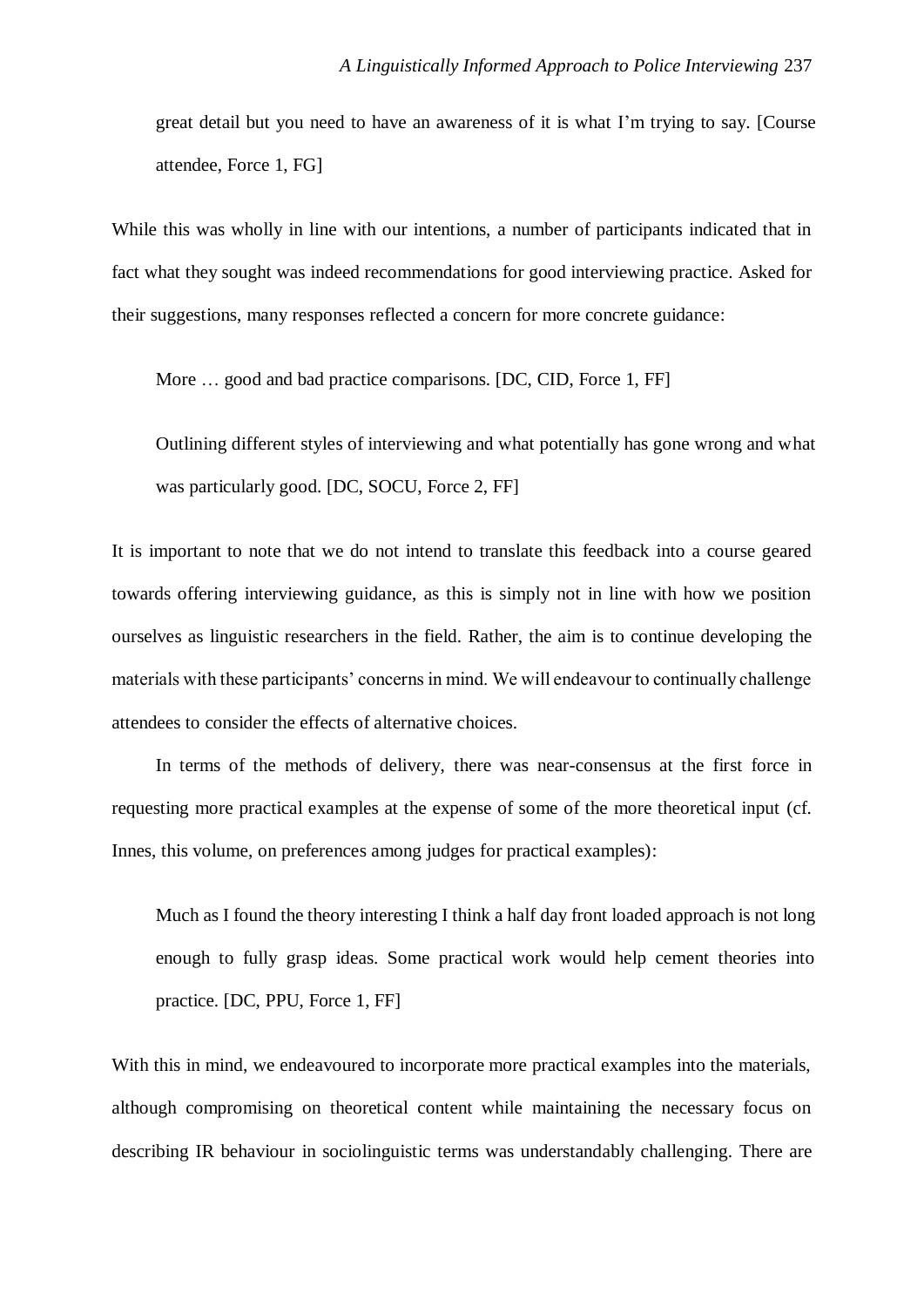obvious benefits in participants observing what actually happens in interviews (even though it has not thus far been possible to have them observing their own behaviour – this is discussed later). Feedback from the second course, designed to incorporate feedback from the first, indicated that we had gone some way to redressing the balance, with suggestions for *how* the practical examples could be used, as opposed to requests for more of them:

Would be useful to hear more interviews, i.e. tone and pauses, rather than see transcripts. [DC, CID, Force 2, FF]

Get actors to read out your interviews – adds bit of variety. [DC, MCT, Force 2, FF]

The following sections detail how participants responded to particular areas of our sociolinguistic input, and how this input has had a demonstrable impact on participants' professional practice.

#### **PROFESSIONAL LANGUAGE**

The peculiarity of IRs speaking on behalf of the police institution, and addressing future audiences not present in the interview room, appeared to be a new consideration for the participants, including trainers:

We say things like 'at some point this interview may be listened to', but we don't actually analyse it - it takes academics to come in and say 'let's analyse that process what's happening and what yo- what you're doing in the interview to think through those cheap words that you say to people like you know 'this interview at some point might be listened to, so for the purpose of the tape, bla bla bla bla bla'. [Trainer, Force 1, FG]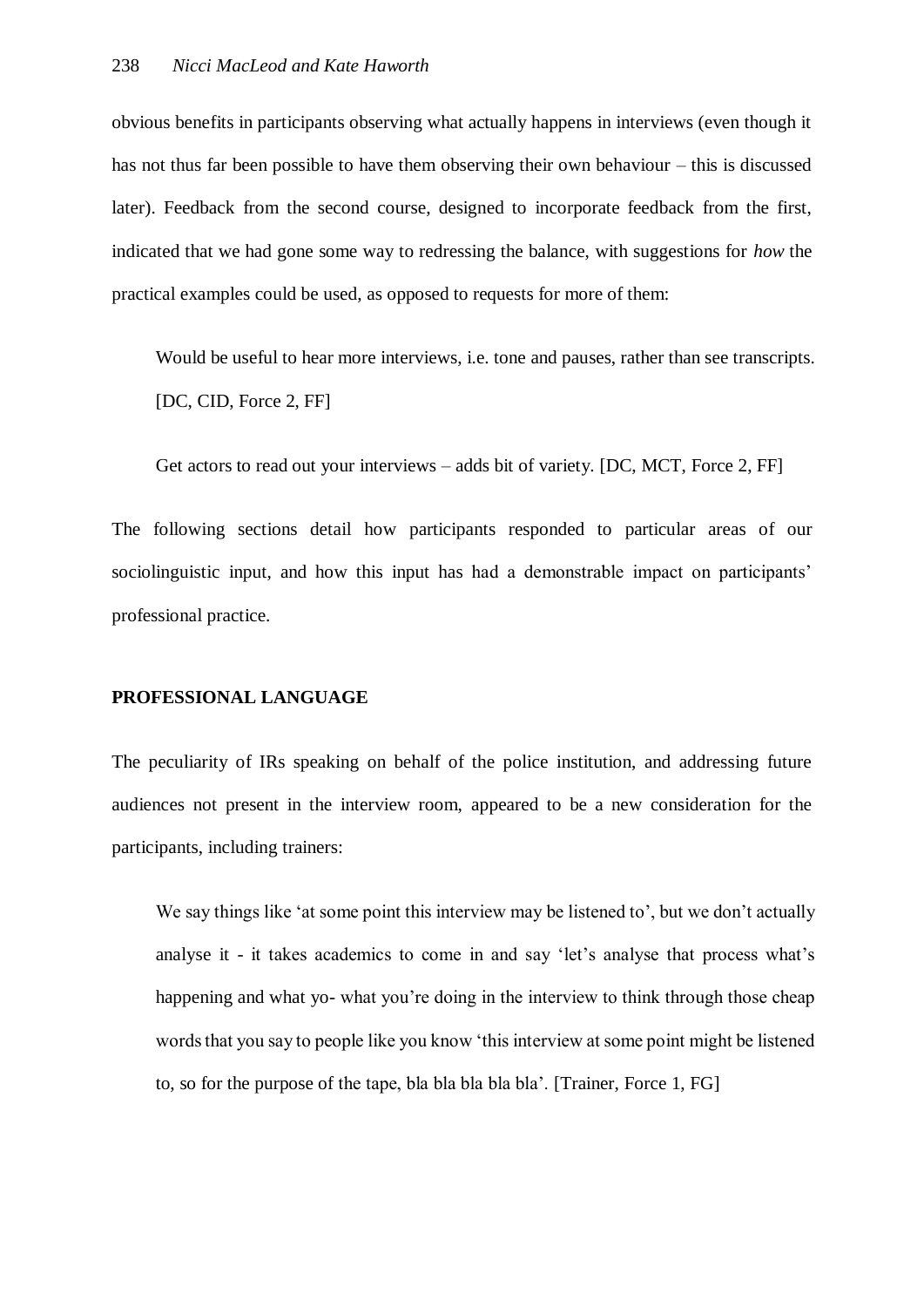The idea of the interview as a complex beast trying to communicate to the potentially vulnerable ill-educated and to the courts at the same time is a useful concept. [DC, SOCU, Force 2, FF]

These participants, and others, indicated to us that our explication of the processes at work when IRs orient to absent audiences is highly valuable for them as they seek to understand their own behaviour. Both the extracts above demonstrate that our input on Audience Design had a strong and immediate impact on how these professionals view their role and practices. There are clearly important practical implications in taking established sociolinguistic theories outside the realm of academia.

Similarly, the seemingly obvious (to an outsider) negative effects of over-use of professional vocabulary for the process of building rapport had apparently only become clear to some participants following our input:

One of the biggest learning points that's come up for me is to talk like a normal person. And I think that's more important and I think if you had that basic understanding earlier on it wouldn't be such a big issue at either level that you could be trained at later on. [Course Attendee, Force 1, FG]

The other point to emerge from the above extract is the level at which we should be offering sociolinguistic training. There appeared to be agreement that practitioners would benefit from engaging with the material at an earlier stage of their careers than that at which we were involved:

If at Tier 2 we'd've been doing things in more plain English we wouldn't have had the week 1 we've had, which we spent all of week 1 trying to undo all the really bad habits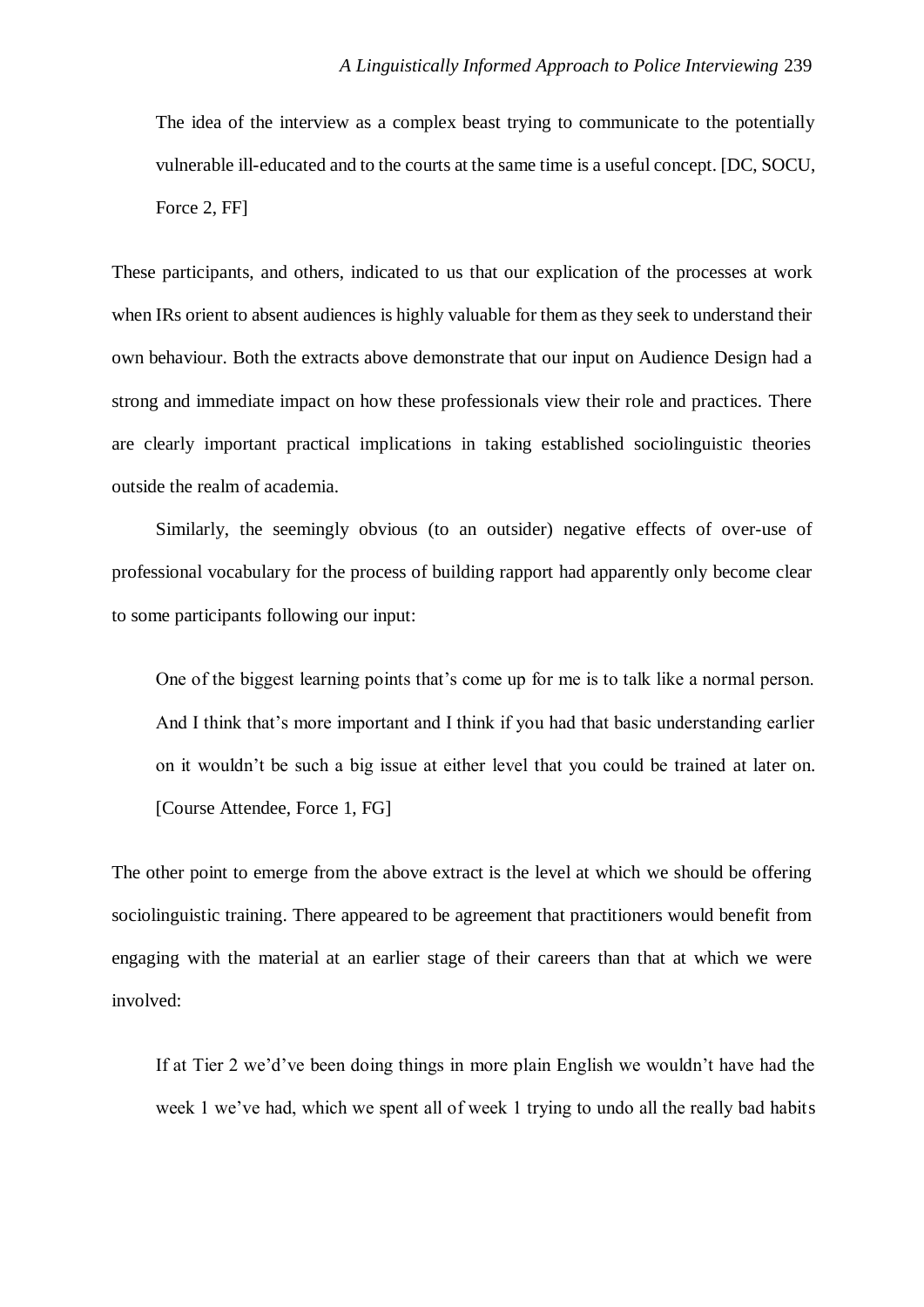that we've got into from years of practice at Tier 2 so perhaps that would have been a more natural progression. [Course Attendee, Force 1, FG]

We revisit this concern later in the chapter. The areas discussed here have clearly emerged as salient for participants' own practices. Our input increased awareness of unfamiliar sociolinguistic phenomena, which has had an obvious impact not only on how these professionals view their own role, but also on the way in which they view the training process as a whole.

#### **SPEECH ACT THEORY, OR WHAT IS SAID VERSUS WHAT IS MEANT**

As mentioned earlier, the standard training currently offered makes clear distinctions between *types* of question, with the distinction being based in the main on grammatical form. Our training highlights utterance function, foregrounding the prolificacy of indirectness and reinforcing the matter of locution not necessarily mapping straightforwardly onto illocution. Or, as we presented it to the course attendees, 'form' versus 'function.'

Once more, exploring this theory allowed for fresh insight into strategies routinely adopted by IRs and equipped participants to reflect critically on existing training models that they had previously followed. In response to the question "what parts of today's training will be most useful for your own interviewing practice?", one participant specified:

Use of pragmatics - that different forms of an expression can have a common function, and that 5WH is not necessarily the be all and end all. [DC, Advanced Suspect Interviewer, FF, Force 2]

'5WH' refers to a category of question delineated in the current ECI training, which neglects to acknowledge the wide range of interactional tasks a question beginning with 'Wh-' might potentially accomplish.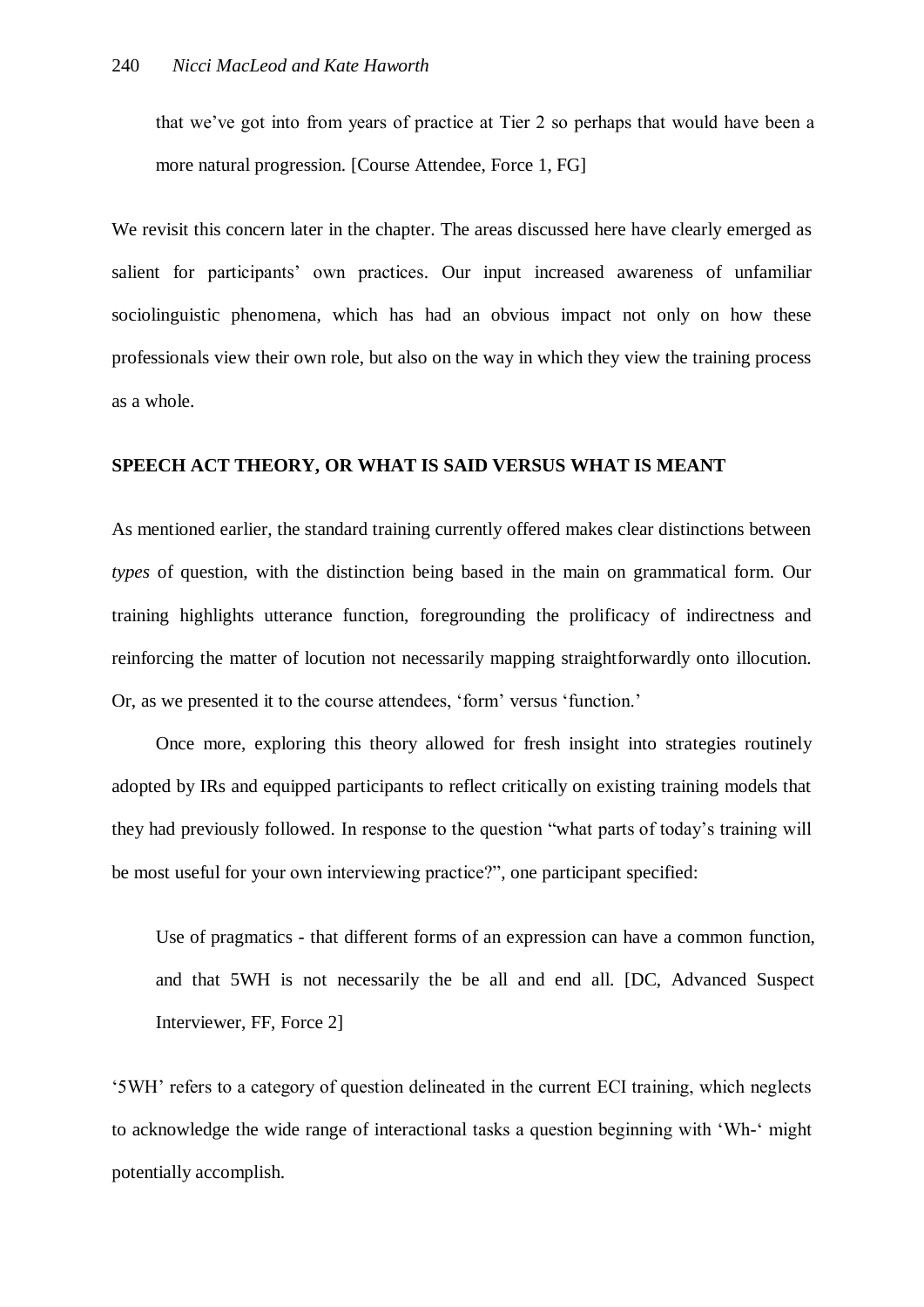I think when you talked as well about the three different questions that are actually all the same question. I think that's really relevant, because you can quite easi- before coming here I didn't really give any real thought to how I phrased a question, or really even think about what I was getting from that question in many ways, and I think that- the way you demonstrated that with three things was quite- made sense to me. [Course Attendee, FG, Force 1]

# **DISCOURSE MARKERS AND FORMULATIONS, OR WHAT IS SAID VERSUS HOW IT'S SAID**

Discourse markers, or "non obligatory utterance-initial items that function in relation to ongoing talk" (Schiffrin 2003: 57), particularly as prefaces to questions, can be highly revealing of IR's orientations to the ongoing talk in a police interview context. For example, while prefacing a question with 'and…' links it to a preceding question-answer pair and gives the question a routine character (Heritage and Sorjonen 1994), 'but…' prefacing indicates something problematic in the preceding answer, and invites a second attempt. Thus, this is a feature which can be highly revealing of IRs' attitudes towards what they have heard, but had not been explicated to these trainees before our input.

Now, I'll give real consideration to whether I say 'and' or 'but'. [Course Attendee, Force 1, FG]

The significance of these choices was evidently not as clear to all participants, with one attendee characterising them as idiolectal rather than strategic or revealing of a particular orientation. In response to the question of what had been *least* useful about the content, s/he responded: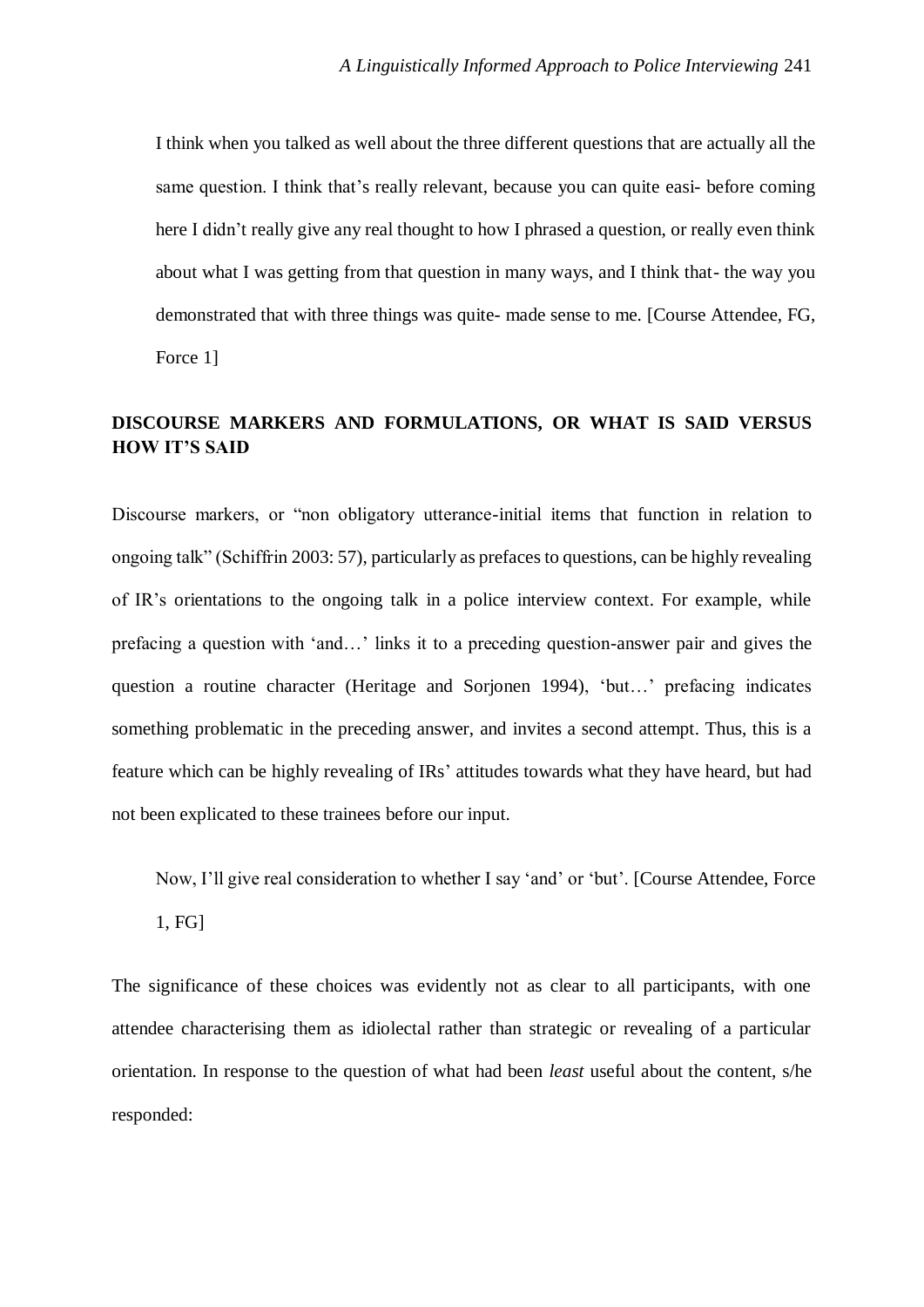Discourse markers as we already learnt about power and control of interviewer and these can be mannerisms. [Course Attendee, Force 2, FF]

Thus, it seems there may still be some way to go in terms of providing input in this area that is meaningful to all participants.

On a related note, the marker *so* is often indicative of what has been labelled formulation, i.e. utterances that display which interpretation of a prior utterance is being taken up by the recipient, that *can* then be confirmed or disconfirmed by the original speaker (although given the asymmetry inherent in the police interview setting, it is questionable how far the possibility for disconfirmation is taken up). The preferred response is a confirmation and this is compounded by the fact that formulations are an effective means of preserving the original speaker's principalship for the utterance – to disconfirm a formulation is thus akin to disagreeing with oneself. Many formulations are structurally identifiable by their third turn position, but also by a recurrent syntactic form  $[(so) + you + verbal/mental process token]$ (Thornborrow 2002: 97).

Formulations, as explained by Heydon (2003), are an interactional resource frequently drawn on by police officers as a means of negotiating a 'preferred version,' and have a particularly controlling function since they are "a way of leading participants into accepting one's own version of what has transpired" (Heritage and Watson 1979: 136). Formulating necessarily involves the foregrounding of particular aspects of the narrative at the expense of others, and furthermore it has been shown that formulations can and often do include aspects of narrative which were not introduced by the IE (Heydon 2003: 90). Asked what parts of the input will be most useful for their own interviewing practice, one participant responded:

Formulating as inaccurate formulations are dangerous. [Course Attendee, Force 2, FF]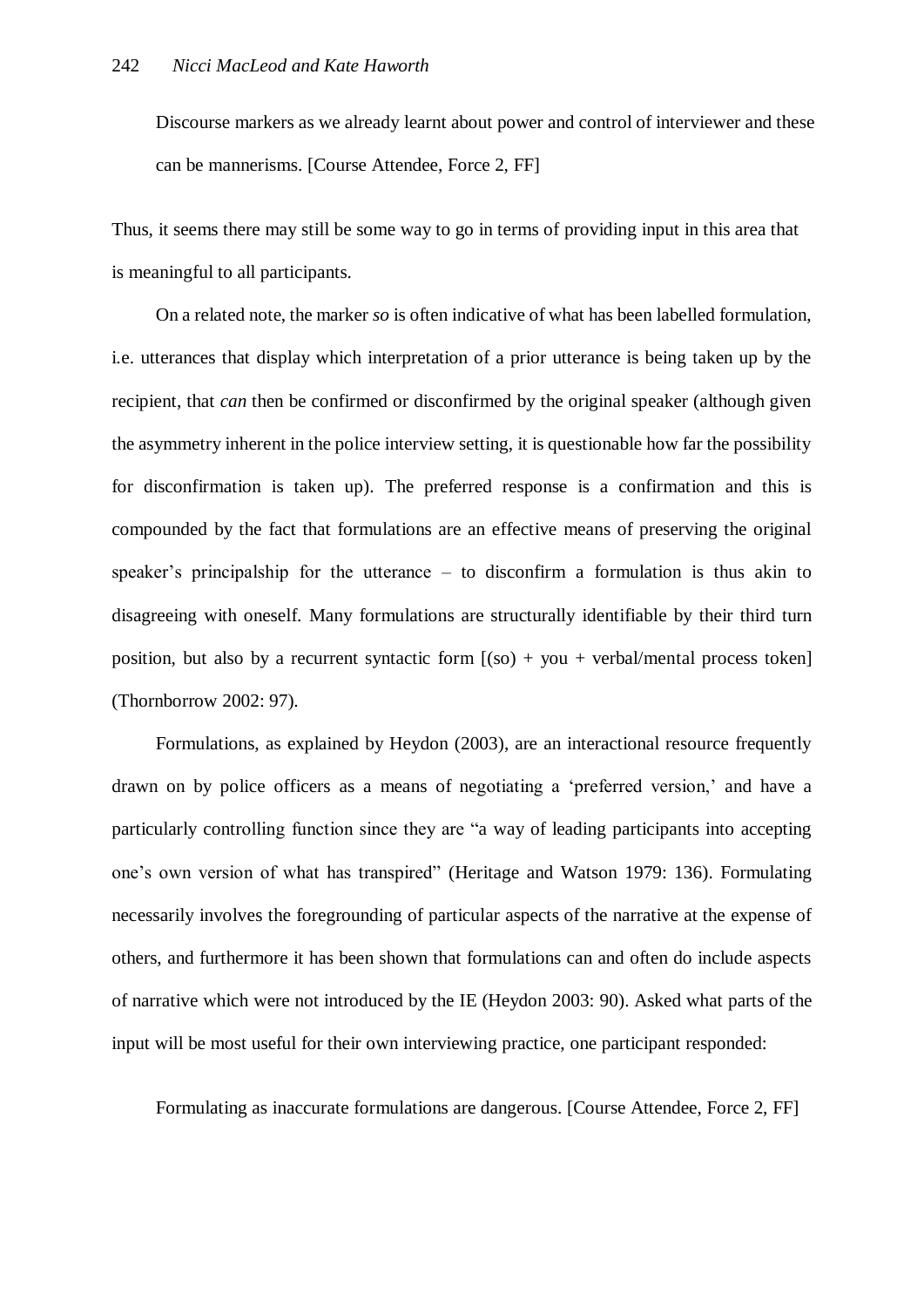If we assume that this respondent has the same idea of what constitutes 'danger' in this context, i.e. undue IR influence, then the impact of our input is self-evident. It is encouraging to see that participants have not only been made aware of new concepts and new ways of viewing their interviewing behaviour, but that they have grasped the idea that this is not simply a case of distinguishing between 'good' and 'bad' strategies to adopt – formulating is not poor practice *per se*, and has many advantages – but an understanding of the risks as well as the benefits can surely only lead to enhancing the skill of the IR.

### **SUBSEQUENT IMPACT, ACCESSIBILITY AND DISSEMINATION**

In future we plan to return to the three forces at which the training was delivered in order to follow up on the extent to which our input has truly influenced professional practice. However, the feedback gathered through written questionnaires and focus groups indicates a high level of enthusiasm and intention to consider linguistic and discursive matters more carefully in the future, both in relation to their own practices and, for the more senior participants, when feeding back on others' interviews:

Pragmatics and police interviews, impact on witness/ suspect - **can now consider this further in planning stage**. Being made aware that consideration for forensic linguistics can continually improve your interview **and I will consider this when I evaluate any future interviews**. [DC MIT, Force 1, FF] (our emphasis)

As well as disseminating the findings of this research to numerous academic conferences, we have been involved with the International Investigative Interviewing Research Group (iIIRG) since its inception in 2007. The iIIRG's membership consists of academics and practitioners at varying levels, including specialist interview advisors, members of the College of Policing, and members of the Association of Chief Police Officers interview steering group, which is responsible for national interviewing policy. It is through involvement with this organisation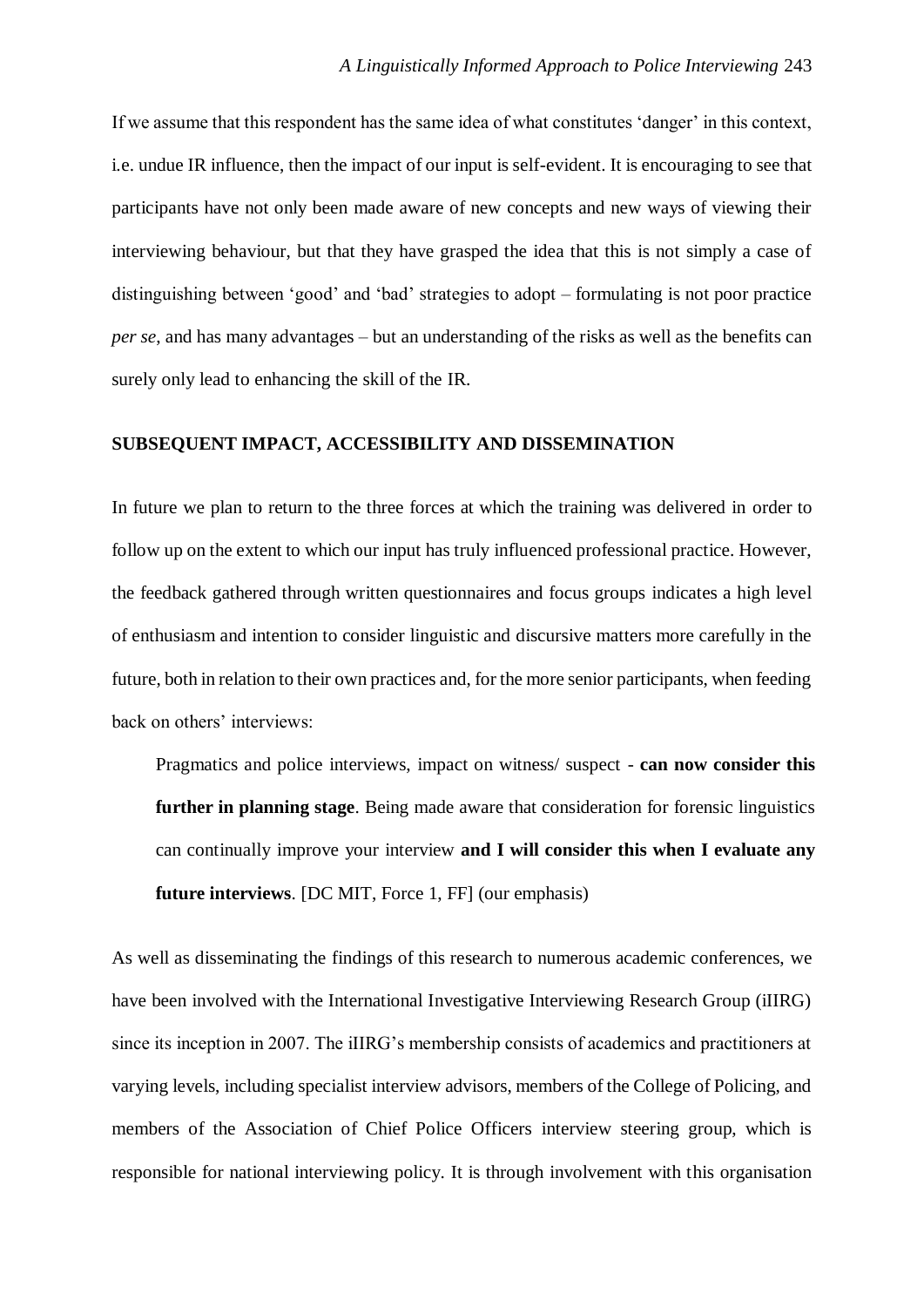that we were able to foster the strong working relationships and gain the support that allowed for the training activities to take place, and it is through continued involvement that we hope to design and deliver our revised training as an ongoing venture. We would strongly encourage sociolinguistic researchers with an interest in institutional language to seek connections with this iIIRG, which offers unparalleled opportunities for collaboration and the achievement of impact.

We have presented to the iIIRG at their annual conferences, on narrative transformation (2009); footing in the police interview (2010); audience design (2012) and the treatment of IEs' excuses and justifications (2012). We have also raised awareness through contribution to a four-day course entitled *Linguistic and Psychological Techniques for Sexual Crime Investigation* co-hosted by the University of Birmingham and Aston University in April 2012, the majority of whose delegates were senior police officers involved in training. Several CPD training events for police IRs have taken place at Aston University, with more events scheduled for the near future. Related publications have also appeared in practitioner journals such as *The British Journal of Forensic Practice* (e.g. MacLeod 2011).

While the ethos and activities of iIIRG represent a unique opportunity for academics and practitioners to engage with each other in a mutually beneficial and genuinely productive relationship, the practitioner membership is largely restricted to relatively senior policing representatives. Dissemination to iIIRG in no way ensures dissemination to professionals at the front line of policing. Likewise, as we discussed above, the sociolinguistic training has so far been restricted to advanced IRs. How should we broaden the scope of our activity and reach the lower ranks? It is clear that this is a concern shared by many of our participants:

I think it would be better delivered at Tier 2 interviewers, increase awareness and teach good practise [sic] from start. [DC, MCT, Force 2, FF]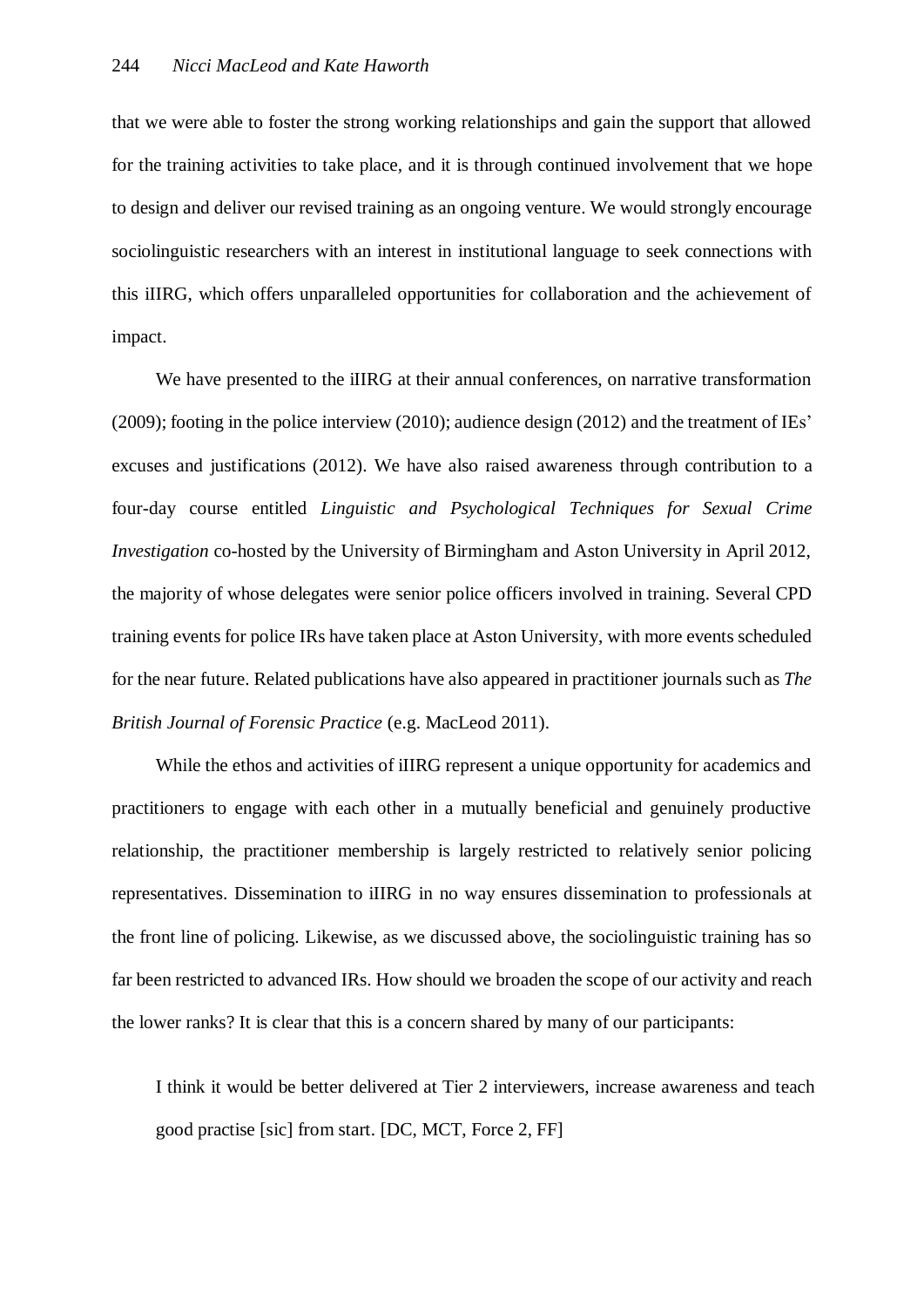It's alright saying we're at the higher level now but in our force certainly Tier 2s can quite happily interview rapes, and a lot of other serious top end offences on a regular basis. It's not the Tier 3s that would be doing it. [Course Attendee, Force 1, FG]

The Apollo units that predominantly deal with sexual offences but rapes in particular that the lead interviewers are PCs and they tend to be at the moment young in service … so if it was my job as a Tier 3 I would go and I would sit as second interviewer, which doesn't really sit well with me and we've got a lead interviewer that's got no knowledge and that is crucial evidence it's- and we're not getting the best evidence and- I think we're failing before we're even starting really. [Course Attendee, Force 1, FG]

There were also suggestions for targeting the training even further down the line, to officers interviewing at Level 1 of the Professionalising Investigation Programme (formerly Tier 1), that is those officers who interview victims and witnesses and/or suspects in relation to "priority and volume investigations" (ACPO 2009: 8). On the other hand, others expressed a concern that, pitched at its current level, our training risked posing difficulties for IRs at a lower level:

Maybe it's a bit more of a cultural thing early on I think the input we've had today is relevant at this level and I don't think- if you tried giving a probationer that it would just blow their mind cos they're trying to learn too much. [Trainer, Force 1, FG]

It is clear then that, given our plans for the future (as outlined in the next section), something that will require careful consideration is how – and indeed whether – we adapt the material to suit a less advanced audience. This will be impossible to accomplish without the sustained input of our police colleagues.

# **FUTURE IMPACT**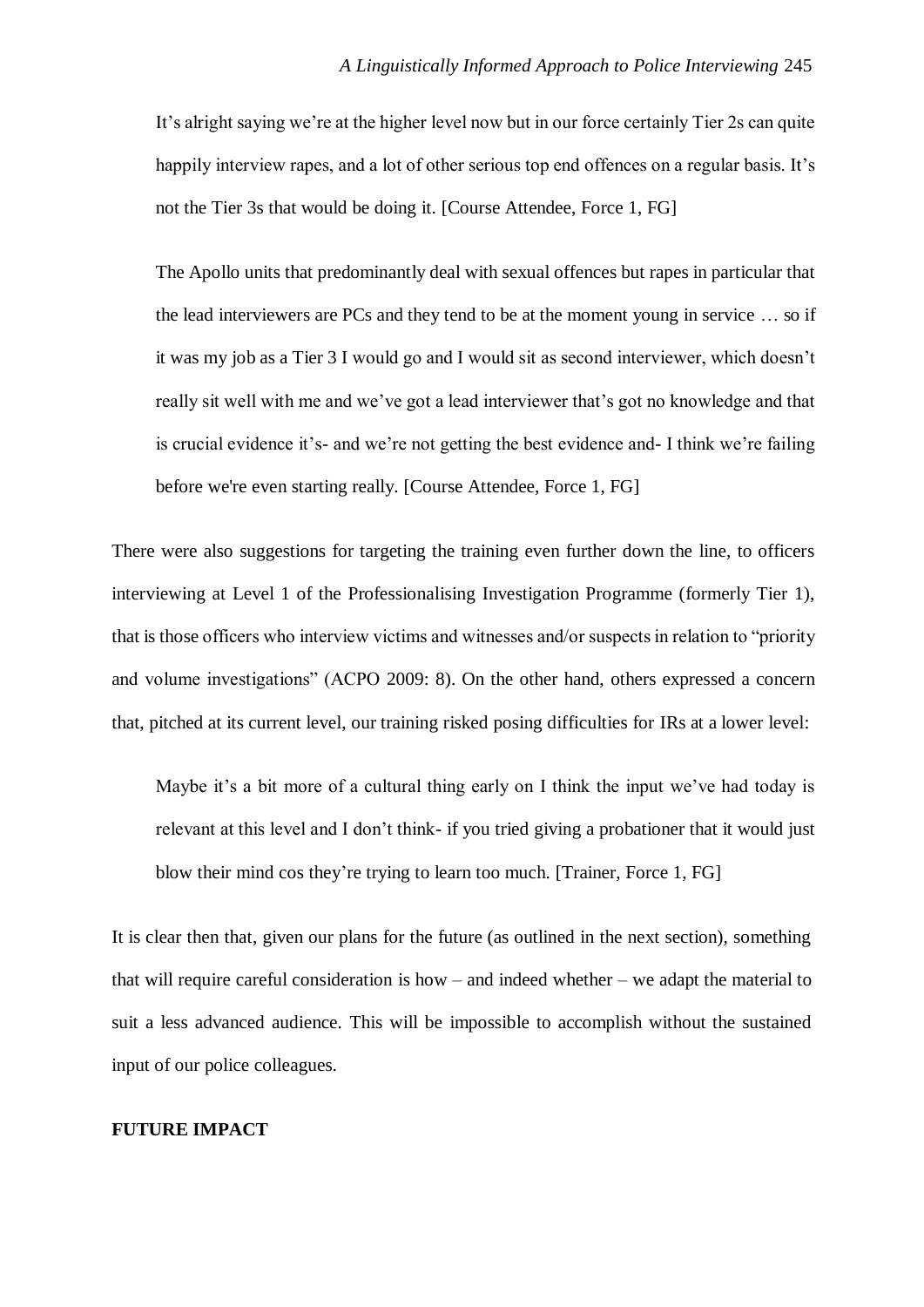In line with Roberts' suggestion that applied linguists are "more likely to have an impact by trying to change practice with practitioners rather than through grand attempts at engineering policy change" (2003: 135), the activity reported here is geared towards engaging closely with interviewing practitioners in a bottom-up process of improving practice. However, there is also the potential, through our ties with iIIRG, to have a much larger impact on national training in the future, just as psychology has done with national police IR training models. One participant commented that the content should be:

Rolled out in some form in general interview training to police. [DS, APT, Force 2, FF]

Comments such as this suggest that practitioners see great potential in the contribution of linguistics to nationwide interviewing training models. According to this participant and a number of others, our input is required at a more basic level than that at which we delivered – the level of 'general interview training,' i.e. fairly recent recruits to the police service, involved in interviewing in volume crime investigations. If this were to come to fruition, it would constitute a tangible impact of our research. Police work has, in recent times, become more amenable to the input of academics, so it would seem timely for more sociolinguists to become involved in contributing to the strive for good practice through mutually beneficial engagement such as that described in this chapter. On this basis, we have plans underway to produce a bid for further research funding in order to develop and extend the activities undertaken so far.

We cannot have a clear idea of how the materials are likely to be developed until we commence research collaboration with police partners (nor indeed until the analysis of the research reported here has been finalised). We can, however, glean some potential developments from the contributions of participants in the current activity.

To come on this course everyone's got to do an assessment interview and you've all got to assess it yourselves and you all hand in an interview and a transcript mostly so it's like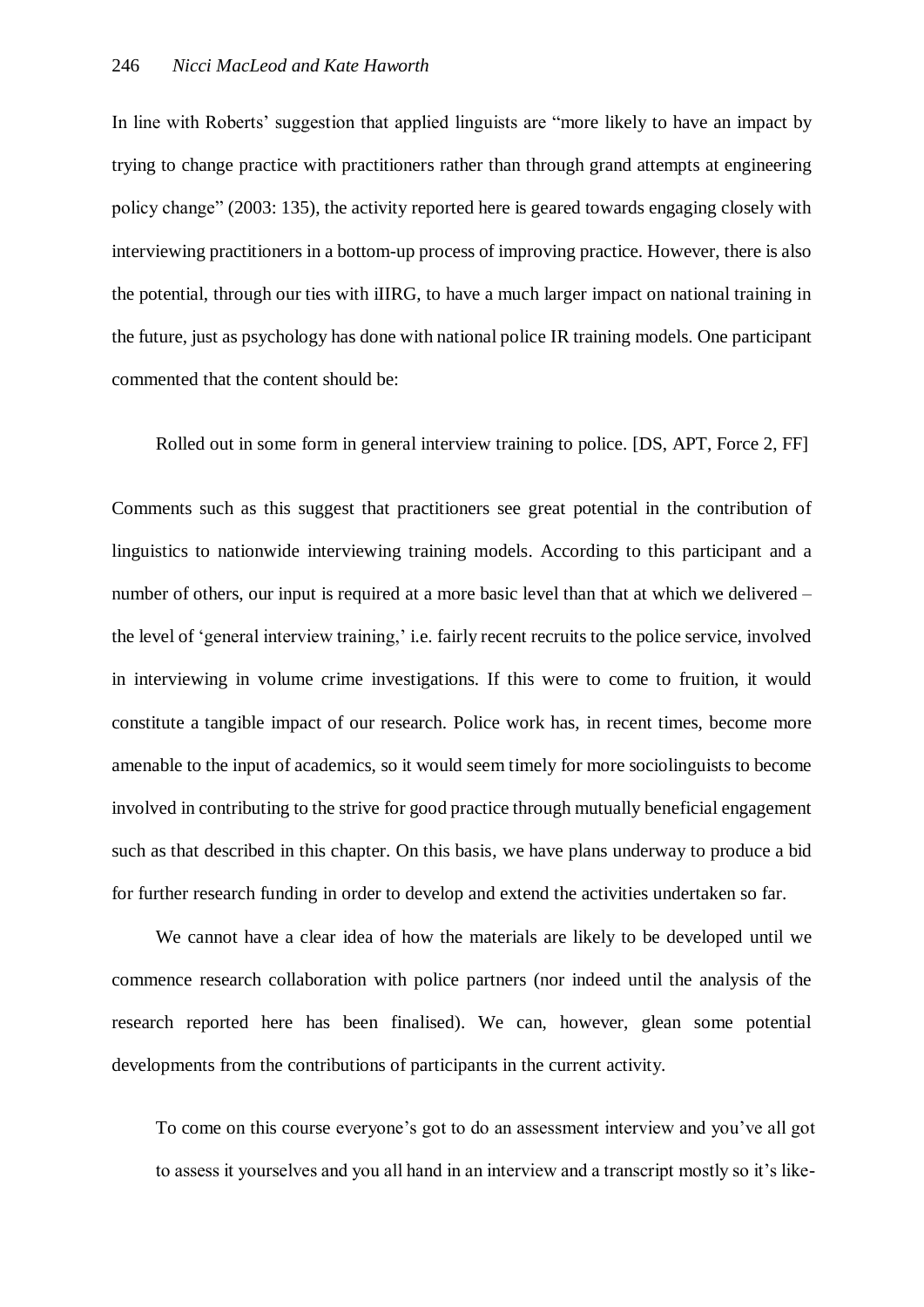we'll assess you to bring you on cos- everybody here's been assessed so they all come on the course assessed but why can't we not then just send you that transcript I mean you don't have to use a whole lot of it you'd just be looking at a bit of it and then it sort of personalises what you've then done. [Trainer, Force 1, FG]

This comment, and the general consensus that subsequently unfolded in the room, suggest that participants are keen to observe and reflect on *their own* use of particular discursive strategies. The feeling seems to be that this will enhance the impact of merely seeing these strategies in action in the interview rooms of police colleagues remote in time and space. The suggestion in this extract is that transcripts from genuine interviews that course attendees had previously conducted be forwarded to us in advance of the session. We could then analyse these and incorporate extracts into the course materials. This suggestion was made several times and it seems fairly intuitive that this will allow for a deeper understanding of the relationship between sociolinguistic theory and individual professional development. The question of whether this is a realistic course of action for us, given the time constraints and the unpredictability of the data that we would actually receive, is the subject of ongoing debate, and we continue to consider ways in which this idea could be incorporated. One possibility is that attendees look at their own historical interviews as a hands-on analysis task, identifying how the various theories are relevant to their practice and reporting back to the group. In any case, our future training will always be guided by the participants and their own experiences.

#### **CONCLUSION**

In this chapter we have demonstrated the potential for sociolinguistic research to achieve widereaching and meaningful impact for professional practice. We repackaged findings from our discourse analytical research into interaction in police interviews as training materials, by using real examples from police interviews to exemplify key analytical points. Our aim from the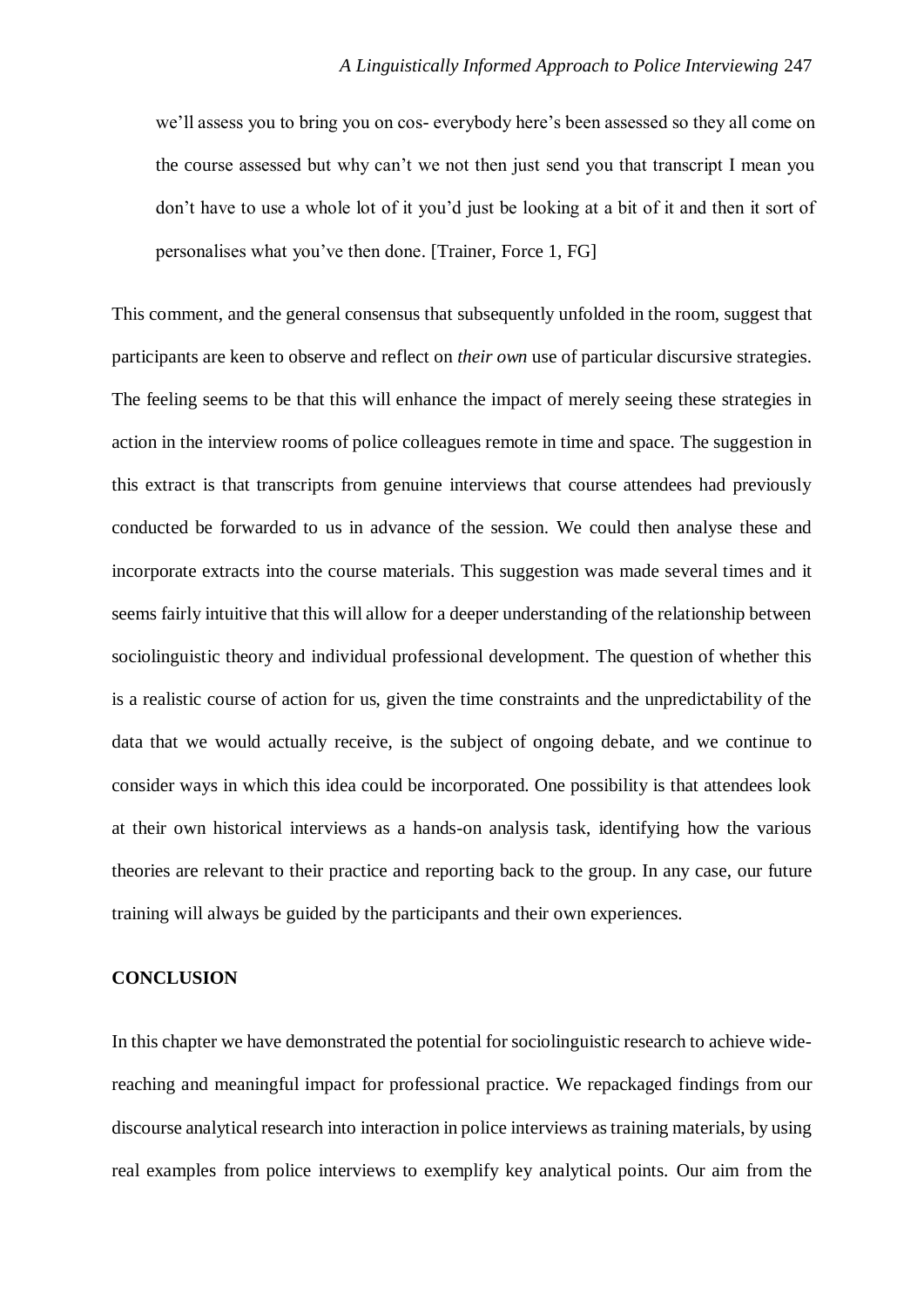outset was to explicate for IRs the strategies they adopt during interviews and demonstrate the effects of these choices. We elicited input from the course participants and have used this in an ongoing process of evaluation and development.

One important issue to note is that our activities have been on a very small scale; the issue of making the findings both accessible and relevant to all professionals undertaking investigative interviews cannot be overestimated. It is one thing to engage a handful of enthusiastic training co-ordinators – who by their very involvement with iIIRG are obviously accommodating to the potential for academic research to inform investigative practice. It is quite another to penetrate those areas of the police service that have yet to acknowledge the mutually beneficial potential of these kinds of collaboration. The forty-three territorial police forces of England and Wales are each responsible for their own training provision, and thus a highly productive relationship with Greater Manchester Police is no predictor of success with other forces. It may be too much to expect that the resounding success of our collaborative efforts will either trickle down to the lower ranks, or out to colleagues in less progressive forces.

That said, we have identified a clear requirement both for more sociolinguistic research in the area of police interviewing and for more widespread engagement with police practitioners in general. Within the scope of forensic linguistics, there are myriad opportunities for engagement between sociolinguistic researchers and the police. As Roberts (2003: 132) notes:

[I]t is not easy to work out what difference our research has made to those outside our world, but at least we should be asking ourselves the question and contemplating the conditions which might produce a satisfying answer for both the professional groups we work with and ourselves.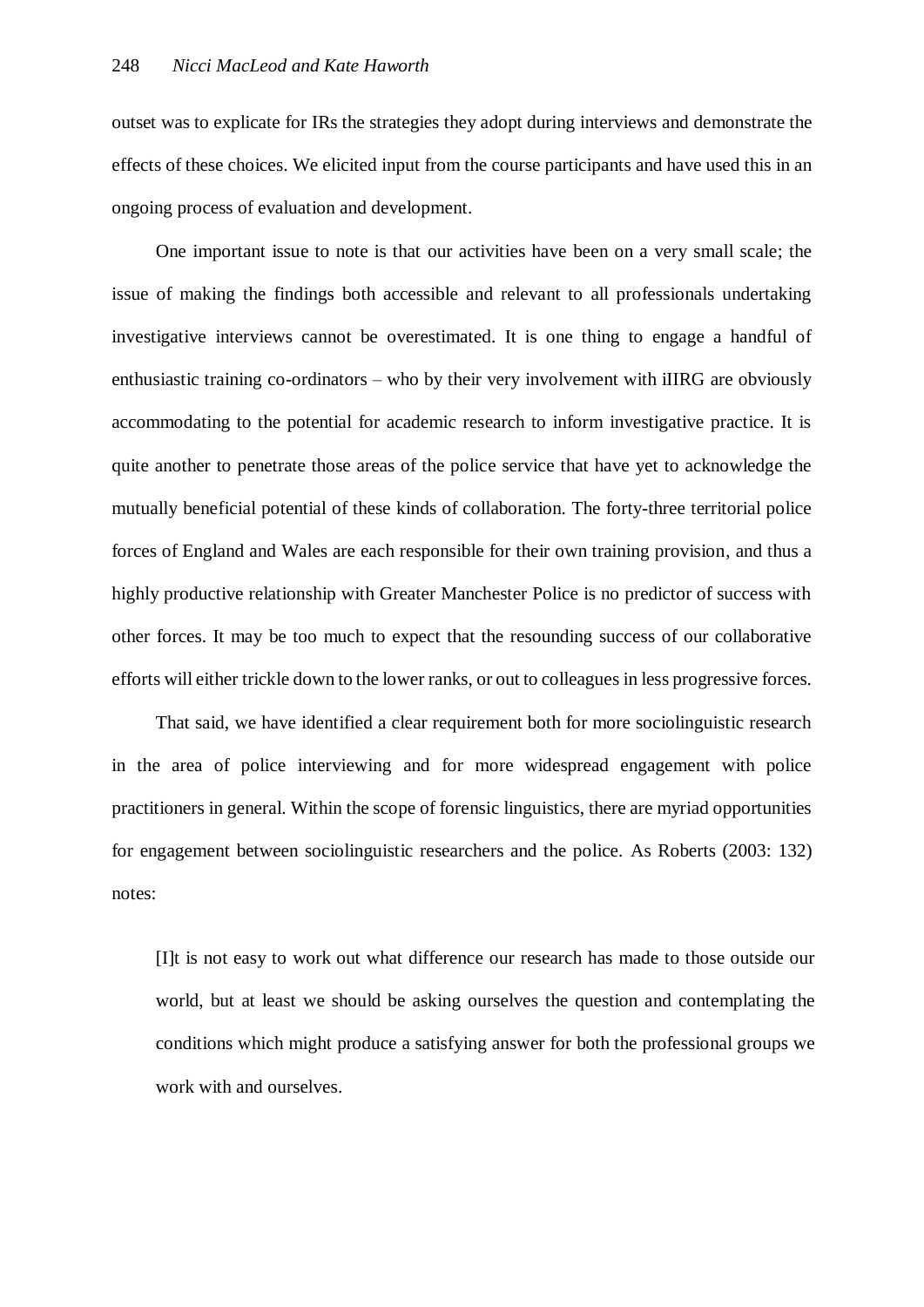We hope that we can build on these first steps and these initial questions and work towards valuable outcomes for all parties.

#### **ACKNOWLEDGEMENTS**

We would like to thank the British Association of Applied Linguistics' 'Applying Linguistics' fund for recognising the potential of this project and providing us with the funding required to carry it out. We would also like to thank Sussex Police, South Yorkshire Police, and Greater Manchester Police for their continuing enthusiasm, and for the attention and active engagement of the trainees and trainers at all three forces. We look forward to being involved with these organisations for many years to come. Lastly we would like to express our gratitude to the editors, and the two anonymous reviewers, for all their work in helping us to refine this chapter.

#### **NOTES**

1. A mnemonic for the recommended structure of any interview, PEACE stands for *Plan and Prepare, Engage and Explain, obtain an Account, Closure* and *Evaluation.*

#### **REFERENCES**

- ACPO (Association of Chief Police Officers). 2009. *National Investigative Interviewing Strategy.* Accessed 26 March 2015. Available from: http://www.acpo.police.uk/documents/crime/2009/200901CRINSI01.pdf*.*
- Antaki, Charles, Emma Richardson, Elizabeth Stokoe and Sara Willott. 2015. "Police interviews with vulnerable people alleging sexual assault: Probing inconsistency and questioning conduct." *Journal of Sociolinguistics* 19 (3): 328 – 350.
- Auburn, Timothy, Susan Lea, and Susan Drake. 1999. "'It's your opportunity to be truthful': Disbelief, mundane reasoning and the investigation of crime." In *Applied Discourse Analysis: Social and Psychological Interventions*, ed. by Carla Willig, 44–65. Buckingham: Open University Press.

Bell, Allan. 1984. "Language style as audience design." *Language in Society* 13 (2): 145–204.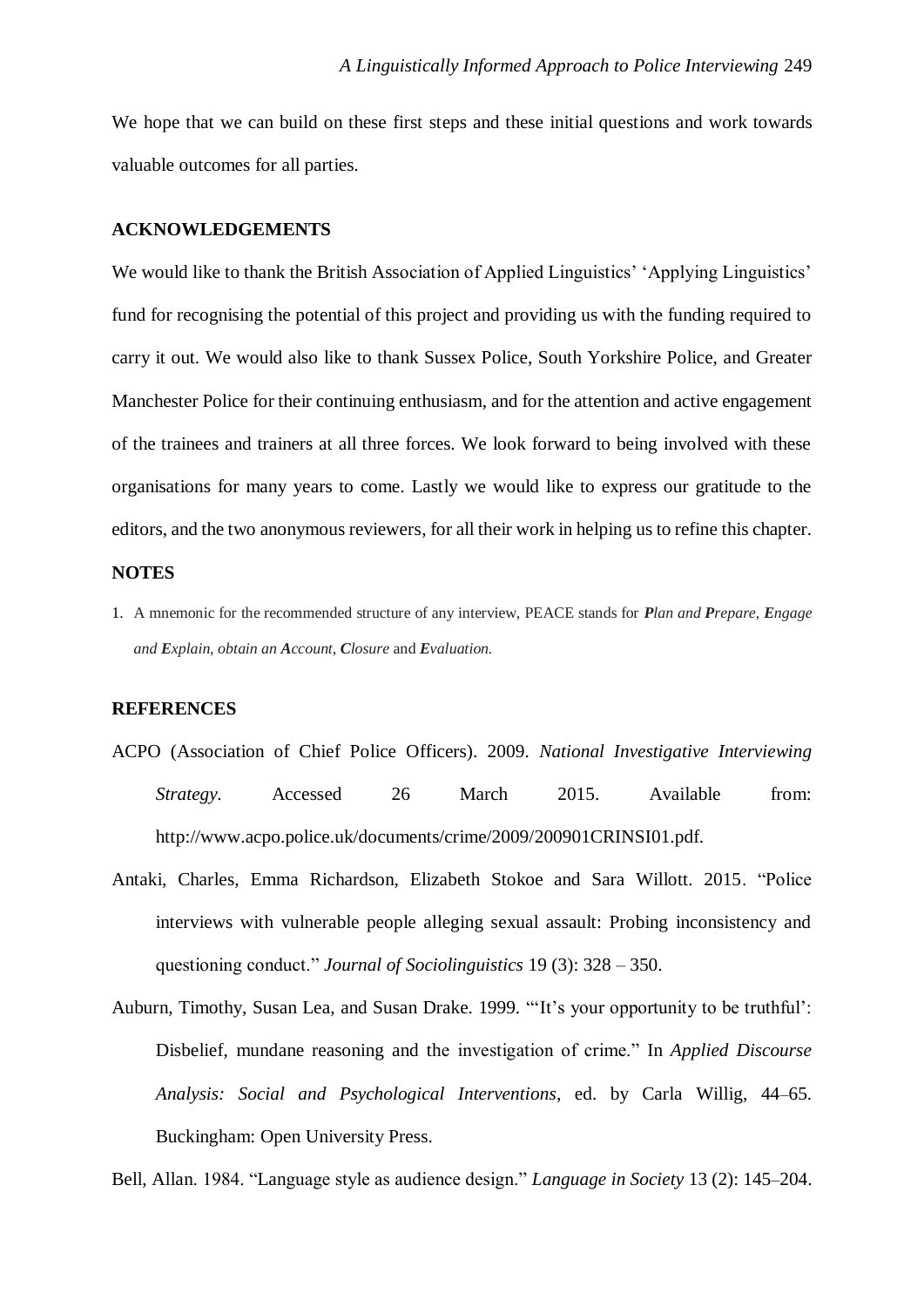- Benneworth, Kelly. 2010. "Negotiating paedophilia in the investigative interview: The construction of sexual offences against children." In *The Routledge Handbook of Forensic Linguistics*, ed. by Malcolm Couthard and Alison Johnson, 139–154. Oxon: Routledge.
- Crown Prosecution Service. 2007. "Video recording interviews with vulnerable and significant witnesses: Revised guidance." Accessed 26 March 2015. Available from: https://www.cambs.police.uk/about/foi/policies/Vulnerable%20etc%20Witness%20 Interviews%20Policy.pdf.
- Drew, Paul, and John Heritage. (eds.) 1992. *Talk at Work: Interaction in Institutional Settings*. Cambridge: Cambridge University Press.
- Fox, Gwyneth. 1993. "A comparison of 'policespeak' and 'normalspeak': A preliminary study." In *Techniques of Description: Spoken and Written Discourse*, ed. by John M. Sinclair, Michael Hoey and Gwyneth Fox, 183–195. Oxon: Routledge.
- Gibbons, John. 2003. *Forensic Linguistics: An Introduction to Language in the Justice System*. Oxford: Blackwell.
- Goffman, Erving. 1981. *Forms of Talk*. Philadelphia: University of Pennsylvania Press.
- Haworth, Kate. 2006. "The dynamics of power and resistance in police interview discourse." *Discourse and Society* 17 (6): 739–759.
- Haworth, Kate. 2009. *An Analysis of Police Interview Discourse and its Role(s) in the Judicial Process*. PhD thesis. University of Nottingham.
- Haworth, Kate. 2010. "Police interviews in the judicial process: Police interviews as evidence." In *The Routledge Handbook of Forensic Linguistics*, ed. by Malcolm Couthard and Alison Johnson, 169–184. Oxon: Routledge.
- Haworth, Kate. 2013. "Audience design in the police interview: The interactional and judicial consequences of audience orientation." *Language in Society* 42 (1): 45–69.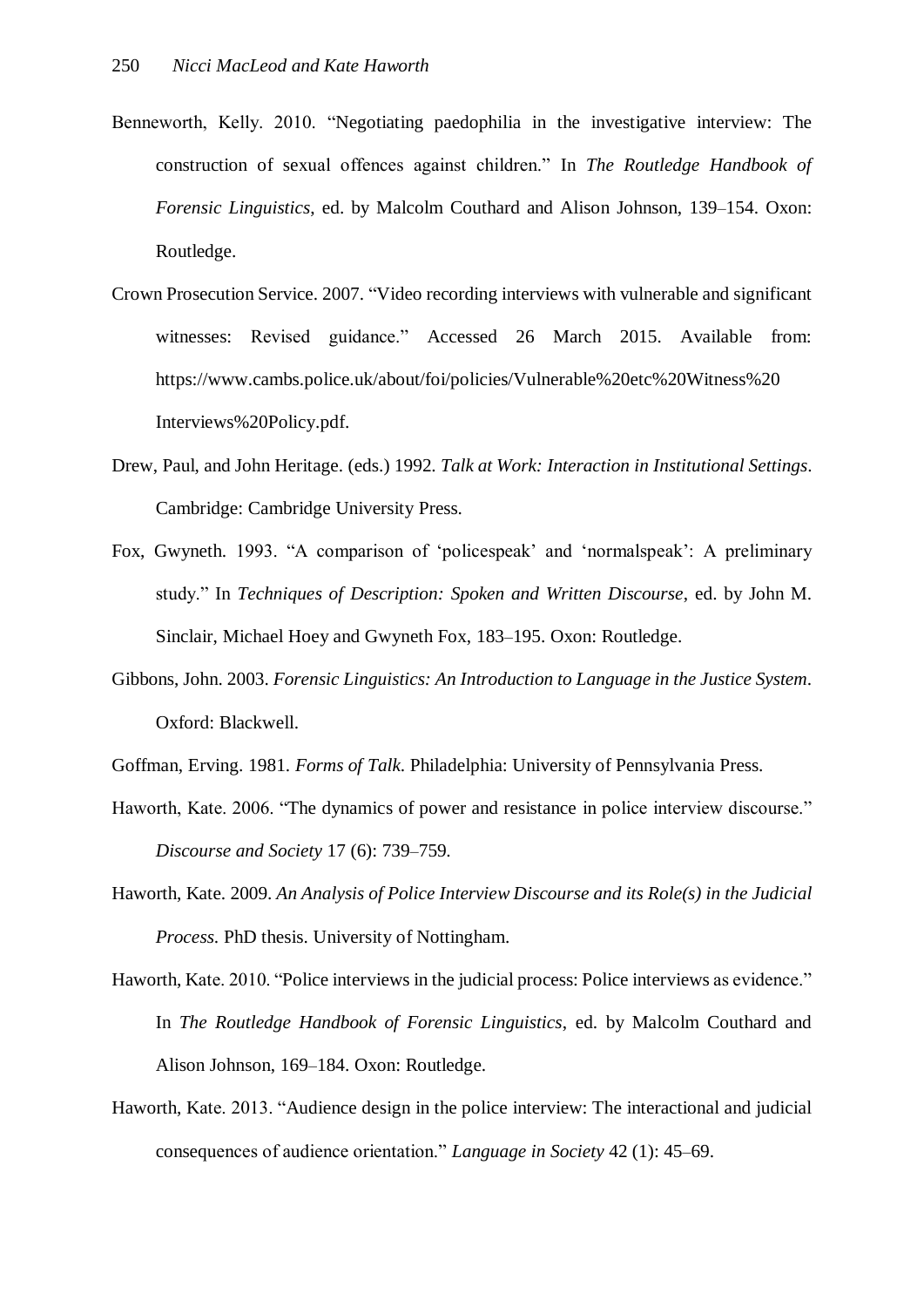- Heritage, John, and Marja-Leena Sorjonen. 1994. "Constituting and maintaining activities across sequences: *And-*prefacing as a feature of question design." *Language in Society* 23 (1): 1–29.
- Heritage, John, and D. Rodney Watson. 1979. "Formulations as conversational objects." In *Everyday Language: Studies in Ethnomethodology*, ed. by George Psathas, 123–162. New York: Irvington.
- Heydon, Georgina. 2003. ""Now I didn't mean to break his teeth': Applying topic management to problems of power asymmetry and voluntary confessions." In *Applied Linguistics and Communities of Practice*, ed. by Srikant Sarangi and Theo van Leeuwen, 81–149. London: Continuum.
- Heydon, Georgina. 2005. *The Language of Police Interviewing: A Critical Analysis*. Basingstoke: Palgrave Macmillan.
- Johnson, Alison. 2008. "'From where we're sat…': Negotiating narrative transformation through interaction in police interviews with suspects." *Text and Talk* 28 (3): 327–349.
- MacLeod, Nicci. 2010. *Police Interviews with Women Reporting Rape: A Critical Discourse Analysis*. PhD thesis, Aston University.
- MacLeod, Nicci. 2011. "Risks and benefits of selective (re)presentation of interviewees' talk: Some insights from discourse analysis." *British Journal of Forensic Practice* 13 (2): 95– 102.
- Milne, Rebecca. 2004. *The Enhanced Cognitive Interview*. Accessed 26 March 2015. Available from: https://www.how2ask.nl/wp-content/uploads/downloads/2011/09/ Guide-cognitive-interviewing.doc.
- Milne, Rebecca, and Ray Bull. 1999. *Investigative Interviewing: Psychology and Practice*. Chichester: Wiley.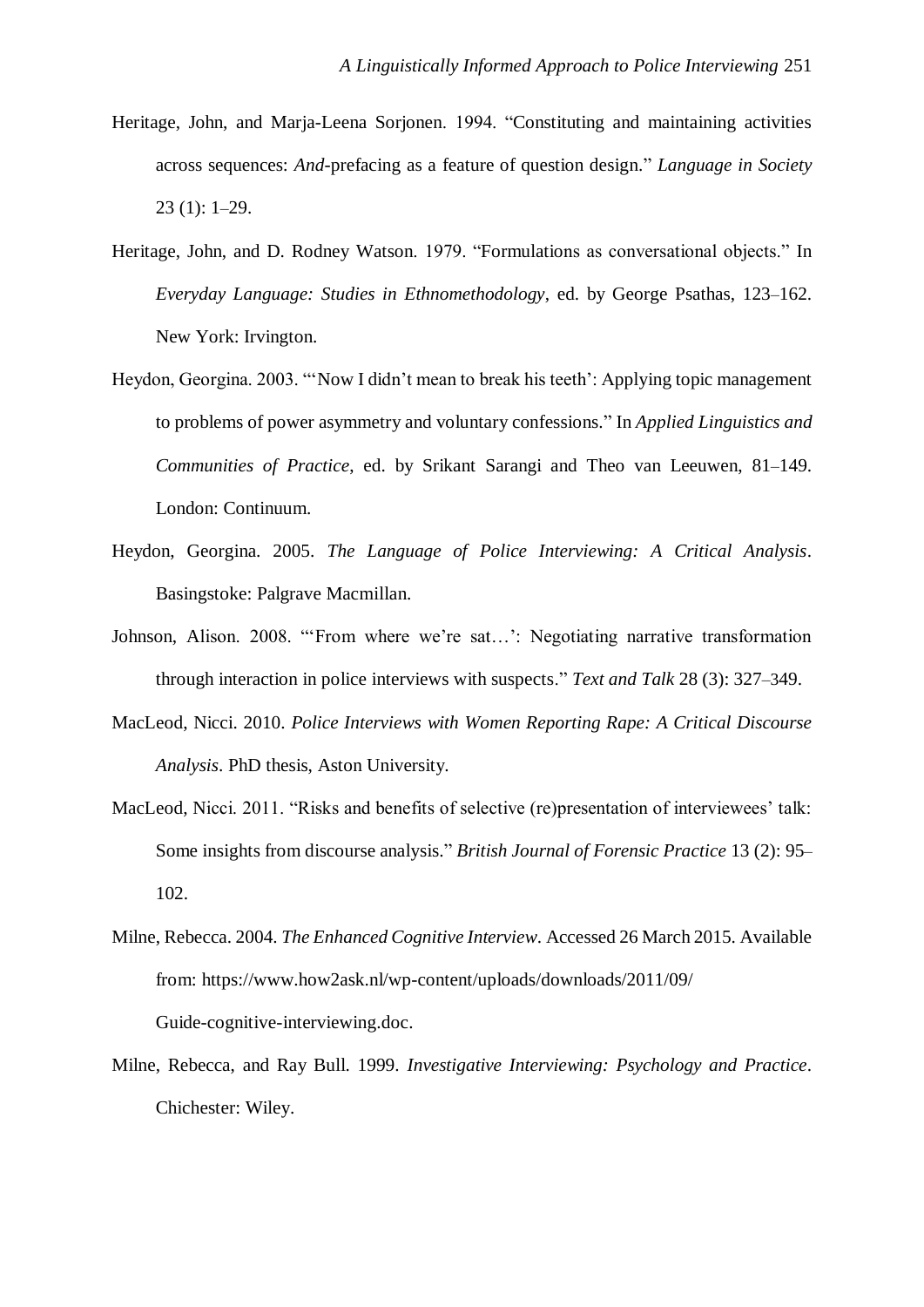- National Policing Improvement Agency. 2009. *National Investigative Interviewing Strategy*. Accessed 26 March 2015. Available from: http://www.acpo.police.uk/documents/crime/2009/200901CRINSI01.pdf.
- Newbury, Phillip, and Alison Johnson. 2006. "Suspects' resistance to constraining and coercive questioning strategies in the police interview." *International Journal of Speech, Language and the Law* 13 (2): 213–240.
- NPIA (National Policing Improvement Agency). 2009. "Professionalising investigation programme (PIP)". Accessed 26 March 2015. Available from: http://webarchive.nationalarchives.gov.uk/20081230144213/http://www.npia.police.uk/ en/10093.htm.
- ONS (Office for National Statistics). 2011. *Crime in England and Wales, Quarterly First Release to December 2011*. Accessed 26 March 2015. Available from: http://www.ons.gov.uk/ons/dcp171778\_263244.pdf.
- Oxburgh, Gavin, Trond Myklebust, and Tim Grant. 2010. "The question of question types in police interviews: A review of the literature from a psychological and linguistic perspective." *International Journal of Speech, Language and the Law* 17 (1): 45–66.
- Roberts, Celia. 2003. "Applied linguistics applied." In *Applied Linguistics and Communities of Practice*, ed. by Srikant Sarangi and Theo van Leeuwen, 132–149. London: Continuum.
- Savage, Stephen P., and Rebecca Milne. 2007. "Miscarriages of justice." In *Handbook of Criminal Investigation*, ed. by Tim Newburn, Tom Williamson and Alan Wright, 610– 627. Cullompton: Willan.
- Shepherd, Eric, and Andy Griffiths. 2013. *Investigative Interviewing: The Conversation Management Approach*, 2nd ed. Oxford: Oxford University Press.